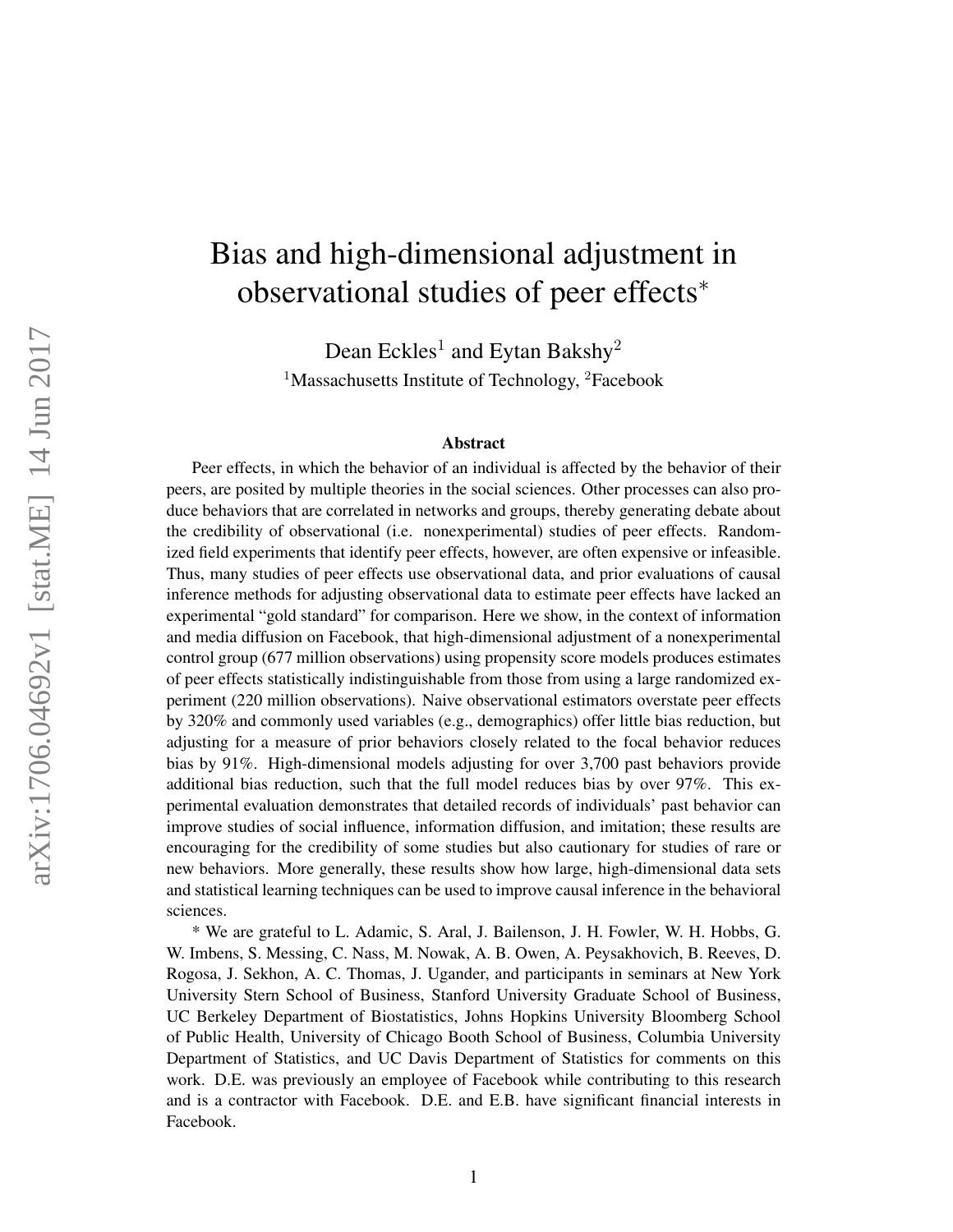# 1 Introduction

Understanding how the behavior of individuals is affected by the behavior of their peers is of central importance for the social and behavioral sciences, and many theories suggest that positive peer effects are ubiquitous [\(Sherif, 1936;](#page-23-0) [Blume, 1995;](#page-19-0) [Centola and Macy, 2007;](#page-19-1) [Gra](#page-20-0)[novetter, 1978;](#page-20-0) [Manski, 2000;](#page-22-0) [Montanari and Saberi, 2010\)](#page-22-1). However, it has been difficult to identify and estimate peer effects *in situ*. Much of the most credible evidence about peer effects in humans and primates comes from small experiments in artificial social environments [\(Asch,](#page-18-0) [1956;](#page-18-0) [Sherif, 1936;](#page-23-0) [Whiten et al., 2005;](#page-23-1) [Herbst and Mas, 2015\)](#page-21-0). In some cases, field experiments modulating tie formation and group membership [\(Sacerdote, 2001;](#page-23-2) [Zimmerman, 2003;](#page-24-0) [Lyle, 2007;](#page-22-2) [Carrell et al., 2009;](#page-19-2) [Centola, 2010;](#page-19-3) [Firth et al., 2016\)](#page-20-1), shocks to group or peer behavior [\(Aplin et al., 2015;](#page-18-1) [Banerjee et al., 2013;](#page-18-2) [Bond et al., 2012;](#page-19-4) [Cai et al., 2015;](#page-19-5) [Eckles et al.,](#page-20-2) [2016;](#page-20-2) [van de Waal et al., 2013\)](#page-23-3), or subsequent exposure to peer behaviors [\(Aral and Walker,](#page-18-3) [2011;](#page-18-3) [Bakshy et al., 2012a;](#page-18-4) [Salganik et al., 2006\)](#page-23-4) have been possible, but in many cases these experimental designs are infeasible. Thus, much recent work on peer effects uses observational data from new large-scale measurement of behavior [\(Aral et al., 2009;](#page-18-5) [Bakshy et al., 2011;](#page-18-6) [Frig](#page-20-3)[geri et al., 2014;](#page-20-3) [Ugander et al., 2012;](#page-23-5) [Allen et al., 2013\)](#page-18-7) or longitudinal surveys [\(Christakis and](#page-19-6) [Fowler, 2007;](#page-19-6) [Iyengar et al., 2011;](#page-21-1) [Banerjee et al., 2013;](#page-18-2) [Card and Giuliano, 2013;](#page-19-7) [Christakis](#page-19-8) [and Fowler, 2013;](#page-19-8) [Fortin and Yazbeck, 2015\)](#page-20-4). Many of these studies are expected to suffer from substantial confounding of peer effects with other processes that also produce clustering of behavior in social networks, such as homophily [\(McPherson et al., 2001\)](#page-22-3) and external causes common to network neighbors. Thus, even when issues of simultaneity (including "reflection", [Manski, 1993\)](#page-22-4) can be avoided, it is thus generally not possible to identify peer effects using observational data without the often suspect assumption that adjusting for available covariates is sufficient to make peer behavior unconfounded (i.e., as-if randomly assigned; [Shalizi and](#page-23-6) [Thomas, 2011;](#page-23-6) [Angrist, 2014\)](#page-18-8). However, even if these assumptions are not strictly satisfied, some observational estimators, especially those that adjust for numerous or particularly relevant behavioral variables, may have relatively small bias in practice, such that the bias is small compared with other sources of error (e.g., sampling error) or is small enough to not change choices of theories or policies.

Using a massive field experiment as a "gold standard", we conduct a *constructed observational study* by adding a nonexperimental control group to a randomized experiment [\(LaLonde,](#page-22-5) [1986;](#page-22-5) [Dehejia and Wahba, 1999,](#page-20-5) [2002;](#page-20-6) [Hill et al., 2004\)](#page-21-2) to assess bias in observational estimators of peer effects in the diffusion of information and media, which has been widely studied [\(Katz and Lazarsfeld, 1955;](#page-21-3) [Wu et al., 2011;](#page-24-1) [Berger, 2011;](#page-19-9) [Myers et al., 2012;](#page-22-6) [Bakshy et al.,](#page-18-9) [2012b,](#page-18-9) [2015;](#page-18-10) [Friggeri et al., 2014;](#page-20-3) [Cheng et al., 2014;](#page-19-10) [Flaxman et al., 2016;](#page-20-7) [Goel et al., 2015\)](#page-20-8). Diffusion of information and media, especially via Internet services, is now central to multiple topics in applied research, including studies of product adoption [\(Goel et al., 2015\)](#page-20-8) and political participation [\(Friggeri et al., 2014;](#page-20-3) [Bakshy et al., 2015;](#page-18-10) [Barbera et al., 2015;](#page-19-11) [Flaxman et al.,](#page-20-7) ´ [2016;](#page-20-7) [Allcott and Gentzkow, 2017\)](#page-18-11). The present work is the first to experimentally evaluate state-of-the-art estimators for observational studies of peer effects, and it does so in a setting of substantial and increasing relevance.

We review related work in the next subsection. Section [2](#page-6-0) describes the randomized exper-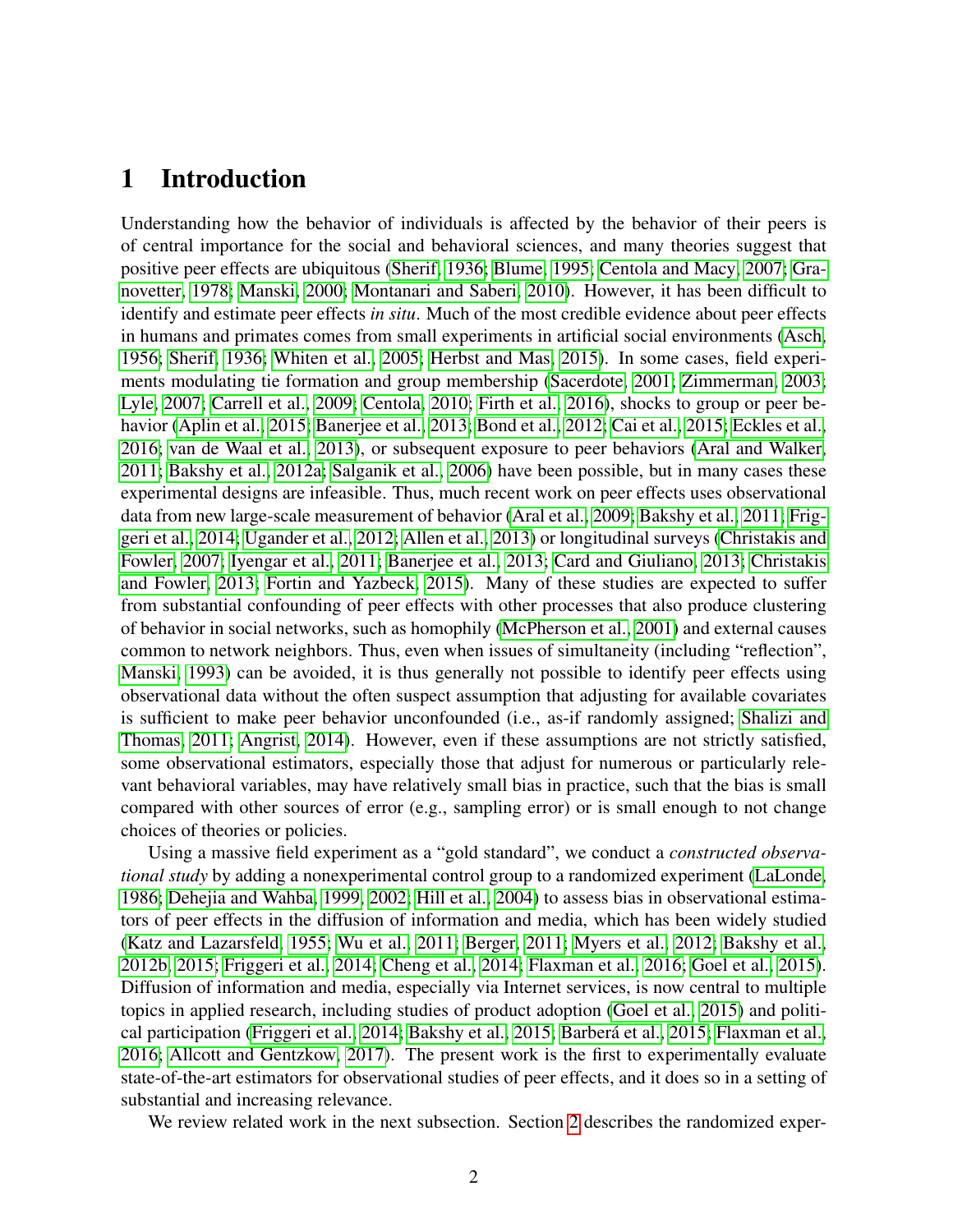iment, observational data, and estimators used in this study. Section [3](#page-11-0) compares the resulting experimental and observational estimates of peer effects, where we find substantial variation among the performance of the observational estimators.

## 1.1 Related work

Prior evaluations of observational estimators of peer effects lacked comparison with an experiment and instead relied on sensitivity analysis [\(VanderWeele, 2011\)](#page-23-7), simulations [\(Thomas,](#page-23-8) [2013\)](#page-23-8), and analyses when the absence of peer effects is assumed [\(Cohen-Cole and Fletcher,](#page-19-12) [2008\)](#page-19-12). For this reason, we review prior work on peer effects in this section, but also consider observational–experimental comparisons in other areas of study. While causal inference for peer effects faces distinctive threats to validity (e.g., homophily), the present study also has methodological advantages over many prior observational–experimental comparisons for educational, medical, and public policy interventions (e.g., [LaLonde, 1986;](#page-22-5) [Heckman et al., 1997;](#page-21-4) [Dehejia and Wahba, 1999,](#page-20-5) [2002;](#page-20-6) [Hill et al., 2004;](#page-21-2) [Michalopoulos et al., 2004;](#page-22-7) [Diaz and Handa,](#page-20-9) [2006;](#page-20-9) [Shadish et al., 2008\)](#page-23-9). Unlike other constructed observational studies (where, e.g., different survey questions were used for the experimental and nonexperimental data [\(Diaz and](#page-20-9) [Handa, 2006\)](#page-20-9)), here measures and outcomes for the experimental and nonexperimental data are identically defined and measured. Furthermore, unlike prior "double-randomized" designs [\(Shadish et al., 2008\)](#page-23-9), this study has sufficient statistical power to detect confounding bias and examines processes that cause exposure *in situ*. Here we are able to study peer effects across many distinct behaviors and evaluate high-dimensional adjustment for covariates that can be constructed from routinely collected behavioral data, rather than custom-made survey instruments [\(Diaz and Handa, 2006;](#page-20-9) [Shadish et al., 2008;](#page-23-9) [Pohl et al., 2009\)](#page-22-8). In the remainder of this section, we make more detailed comparisons with such prior evaluation of observational methods outside the study of peer effects. We focus on single-study comparisons, where the prior work is most similar to the present contribution. We highlight some of the sources of ambiguity in this prior work and note the advances of the present study with respect to methodology and applicability to contemporary research.

### 1.1.1 Simulations

Simulations can be used to evaluate observational methods under known models for selection into the treatment. Of course, simulations require assuming both selection and outcome models, which are typically unknown for the circumstances of interest. Simulations have been used to evaluate the consequences of adjustment for additional covariates [\(Steiner et al., 2015\)](#page-23-10), which need not always be bias reducing [\(Ding and Miratrix, 2015\)](#page-20-10). In the context of peer effects, simulations have been used to illustrate how peer effects are confounded with homophily [\(Shalizi](#page-23-6) [and Thomas, 2011\)](#page-23-6) and the consequences of specific modeling choices [\(Thomas, 2013\)](#page-23-8). Realism can be somewhat improved by using real data as a starting point for a simulation, e.g., by only simulating the missing potential outcomes (e.g., [Imai and van Dyk, 2004\)](#page-21-5) but using real covariates and treatment data. Nonetheless, simulations are limited in their ability to tell us about the magnitude of bias and bias reduction in practice.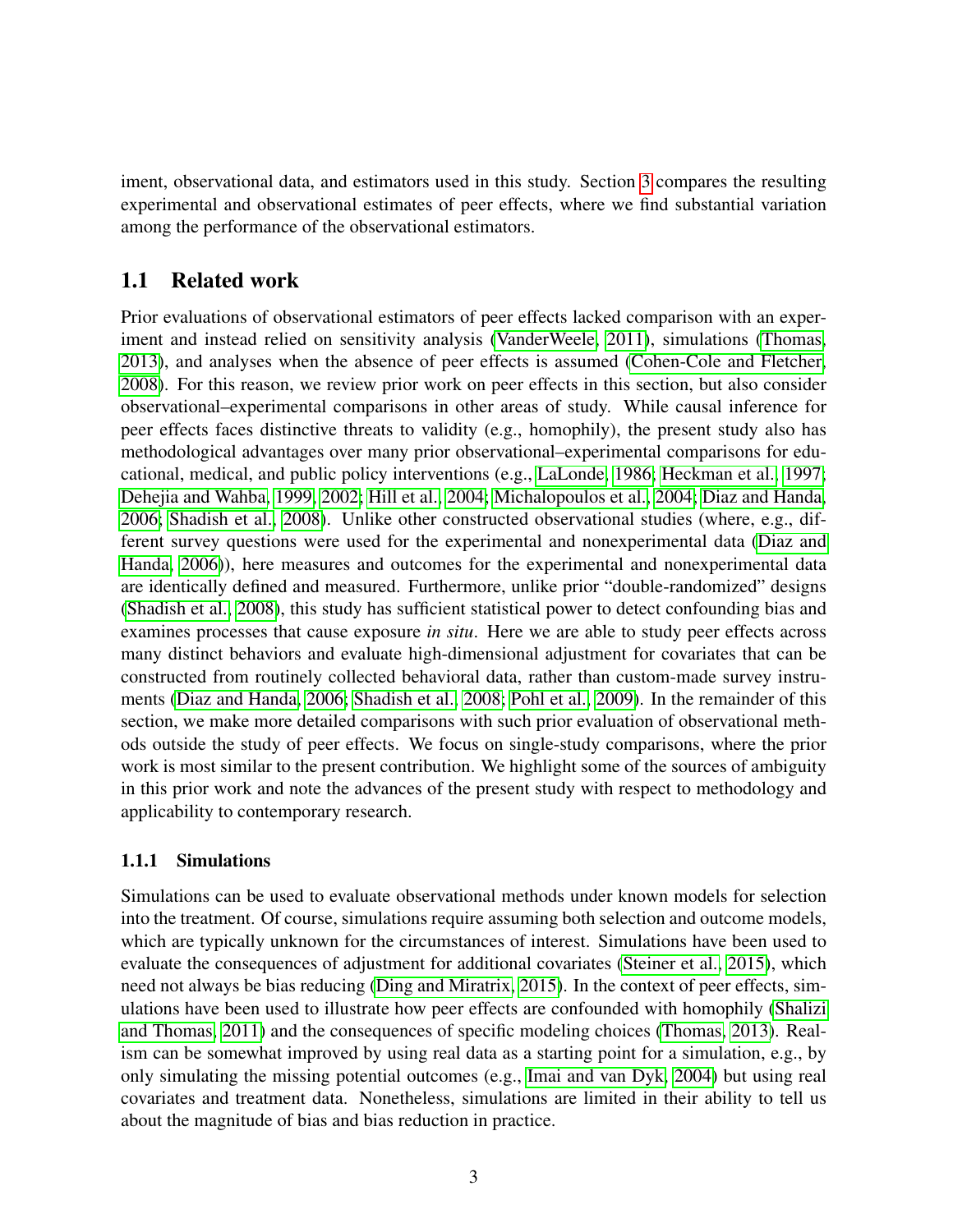#### 1.1.2 Meta-analyses

Meta-analyses of observational and experimental studies are sometimes used to assess the bias of observational methods. For example, [Hemkens et al.](#page-21-6) [\(2016\)](#page-21-6) compare experimental and observational studies of effects of several clinical treatments on mortality. Similarly, [Schuemie](#page-23-11) [et al.](#page-23-11) [\(2014\)](#page-23-11) examine numerous studies using routinely collected data and demonstrates how dependent observational estimates can be on specific modeling choices. Meta-analyses often face the problem that the observational and experimental studies differ in numerous ways besides how units were assigned to treatment. These differences include the populations sampled from, the implementation of the treatment, and the outcomes measures may all differ. In the context of peer effects, meta-analysis is especially difficult because of the small number of field experiments previously conducted. One recent meta-analytic study of peer effects in worker productivity [\(Herbst and Mas, 2015\)](#page-21-0) is able to compare lab experiments with field studies, but the field studies are largely not randomized experiments; they do not attempt a comparison of field experiments and observational studies.<sup>[1](#page-3-0)</sup> To our knowledge, the experiment we use is the only large field experiment identifying peer effects in online information diffusion. So a metaanalysis here would be limited to comparing a single experimental estimate (or a small number of estimates) to a number of observational estimates.

#### 1.1.3 Single-study comparisons

Single-study comparisons — such as the present work — involve comparing the results from a single study that includes observations where some units are randomly assigned and other units are not randomly assigned. Among single-study comparisons, one can distinguish between studies that combine such data by different means.

Constructed observational studies. First, there are studies in which an existing randomized experiment is augmented by adding observational data — usually by adding a nonexperimental control group (NECG); these are sometimes called *constructed observational studies* [\(Hill et al., 2004;](#page-21-2) [Hill, 2008\)](#page-21-7), since an observational study is constructed by the addition of data to an experiment. Prominent examples of constructed observational studies have compared observational and experimental estimates of effects of job training programs [\(LaLonde,](#page-22-5) [1986;](#page-22-5) [Heckman et al., 1997;](#page-21-4) [Dehejia and Wahba, 1999,](#page-20-5) [2002\)](#page-20-6), social welfare interventions (e.g., conditional cash transfers, [Diaz and Handa, 2006\)](#page-20-9), welfare-to-work programs [\(Michalopoulos](#page-22-7) [et al., 2004\)](#page-22-7), and medical interventions [\(Hill et al., 2004\)](#page-21-2)). There are a small number of papers that conduct quantitative [\(Heinsman and Shadish, 1996;](#page-21-8) [Glazerman et al., 2003\)](#page-20-11) or qualitative [\(Michalopoulos et al., 2004;](#page-22-7) [Cook et al., 2008;](#page-19-13) [Wong et al., 2016\)](#page-24-2) reviews of these within-study comparisons, though the set of available studies to review has been dominated by studies of job-training and other educational treatments.

<span id="page-3-0"></span><sup>&</sup>lt;sup>1</sup> There are two field studies with random assignment. Both use random assignment of peers, rather than random assignment of exposure to peer behavior. [Goto et al.](#page-20-12) [\(2011\)](#page-20-12) estimate peer effects in the productivity of rice planters; this estimate is the largest of any lab or field study in the meta-analysis. [Guryan et al.](#page-21-9) [\(2009\)](#page-21-9) estimate peer effects in the performance of professional golfers; they find no significant peer effects. These distinctive settings and results illustrate the challenge of conducting a meta-analysis such that randomized and observational studies are comparable.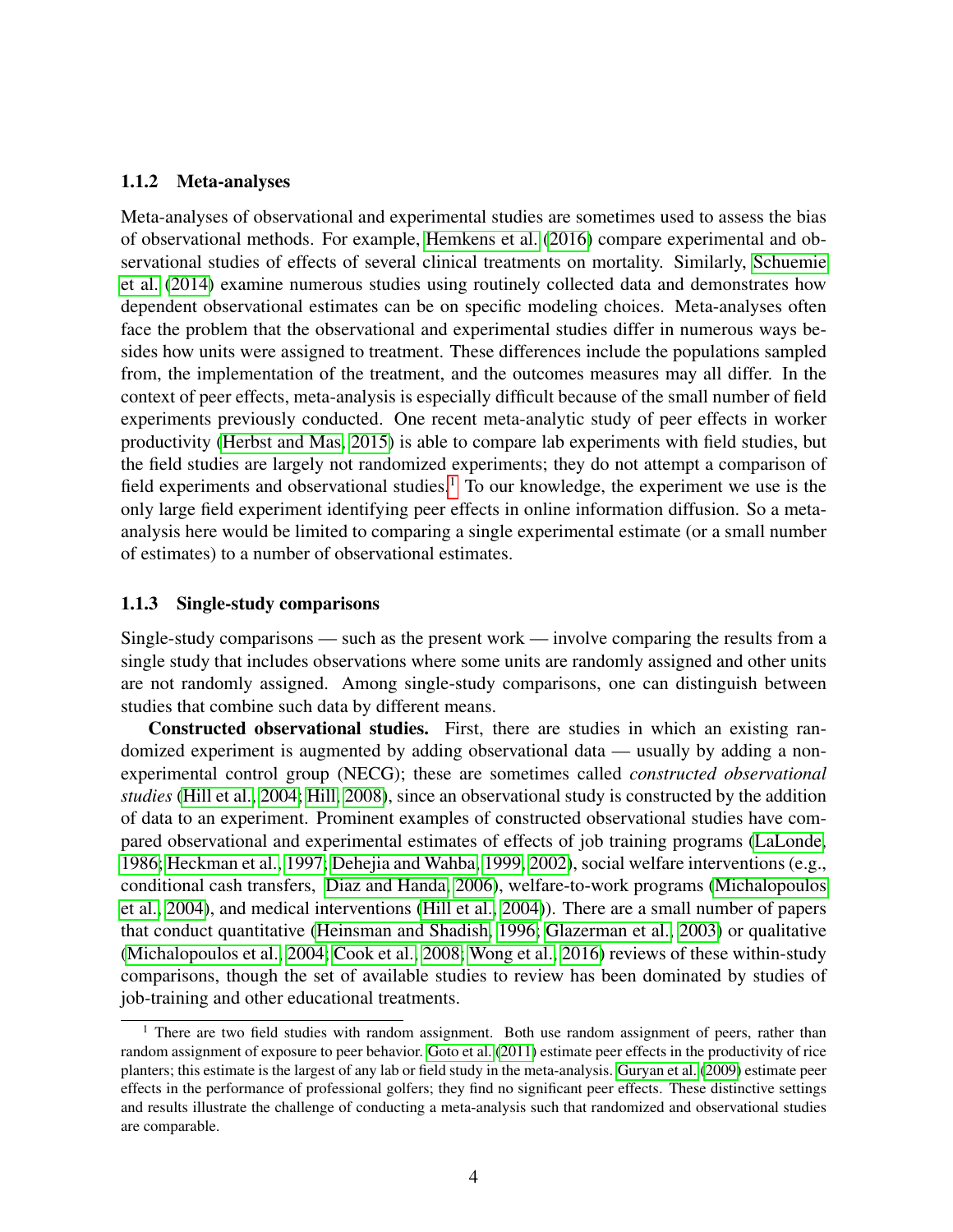The results of these constructed observational studies have often been ambiguous for multiple reasons. First, different choices of models and theory-driven criteria for excluding units yield dramatically different comparisons with the experimental estimates. For example, in evaluating a job training program, [Dehejia and Wahba](#page-20-6) [\(2002\)](#page-20-6) exclude units that do not have earning data for two prior periods, based on theoretical reasons to expect a dip in earnings right before the decision to enroll; other authors have highlighted how consequential this decision is for the results [\(Smith and Todd, 2005;](#page-23-12) [Dehejia, 2005;](#page-20-13) [Hill, 2008\)](#page-21-7). Second, while it has been common to interpret observational–experimental discrepancies as due to bias in the observational estimators, there are often other explanations. Though constructed observational studies aim to avoid the incomparability of observational and experimental estimates that occurs in metaanalyses, [Shadish et al.](#page-23-9) [\(2008\)](#page-23-9) argue that many constructed observational studies "confound assignment method with other study features" (p. 1335), such as the places or times data is sampled from, the implementation of the treatments, the version of the measures used as covariates or outcomes, and different patterns of missing data. For example, while [Diaz and Handa](#page-20-9) [\(2006\)](#page-20-9) find experimental–observational discrepancies in estimated effects of a conditional cash transfer program, for many of the outcomes these can be attributed to differences in the survey measures used for the experimental and observational data. Despite these limitations, of the six observational–experimental comparisons they review, [Cook et al.](#page-19-13) [\(2008\)](#page-19-13) categorize [Diaz and](#page-20-9) [Handa](#page-20-9) [\(2006\)](#page-20-9), along with [Shadish et al.](#page-23-9) [\(2008\)](#page-23-9), as one of the two less ambiguous comparisons.

Doubly randomized preference trials. Second, there are studies in which units are randomly assigned to whether they will be randomly assigned to treatment or whether another process (e.g., self-selection when given a choice) will determine their treatment. This design is sometimes called a *doubly randomized preference trial* (DRPT) [\(Long et al., 2008;](#page-22-9) [Shadish](#page-23-9) [et al., 2008\)](#page-23-9). [Shadish et al.](#page-23-9) [\(2008\)](#page-23-9) motivate its use for evaluating observational methods by noting some of the shortcomings of constructed observational studies we have described above: a DRPT involves only varying the assignment method, while holding constant the population, treatment implementation, and measures.

Papers reporting on DRPTs have argued they provide evidence about the bias of observational estimators and which types of covariates and analysis methods most reduce that bias. [Shadish et al.](#page-23-9) [\(2008,](#page-23-9) p. 1341) conclude that "this study suggests that adjusted results from nonrandomized experiments can approximate results from randomized experiments." [Steiner et al.](#page-23-13) [\(2010,](#page-23-13) p. 260) describe their analysis as having "identified the specific contributions" made by different sets of covariates. [Pohl et al.](#page-22-8) [\(2009\)](#page-22-8), who conduct a smaller replication of this DRPT, conclude that "we have shown that it is possible to model the selection process and to get an unbiased treatment effect even with nonrandomized experiments" (p. 475) and that "the choice of covariates made all the difference, and the mode of data analysis [regression adjustment, propensity score methods] did not" (p. 474).

DRPTs are a useful tool for evaluating observational methods, but the DPRTs conducted to date have important threats to their statistical and external validity. The two DRPTs described above have relatively small samples ( $n = 445$  and  $n = 202$ ) for making a comparison between estimates computed on disjoint halves of the data. The conclusions reviewed above are apparently not based on formal statistical inference: for [Shadish et al.](#page-23-9) [\(2008\)](#page-23-9) and [Steiner et al.](#page-23-13) [\(2010\)](#page-23-13) the experimental and unadjusted observational estimates are statistically indistinguishable, so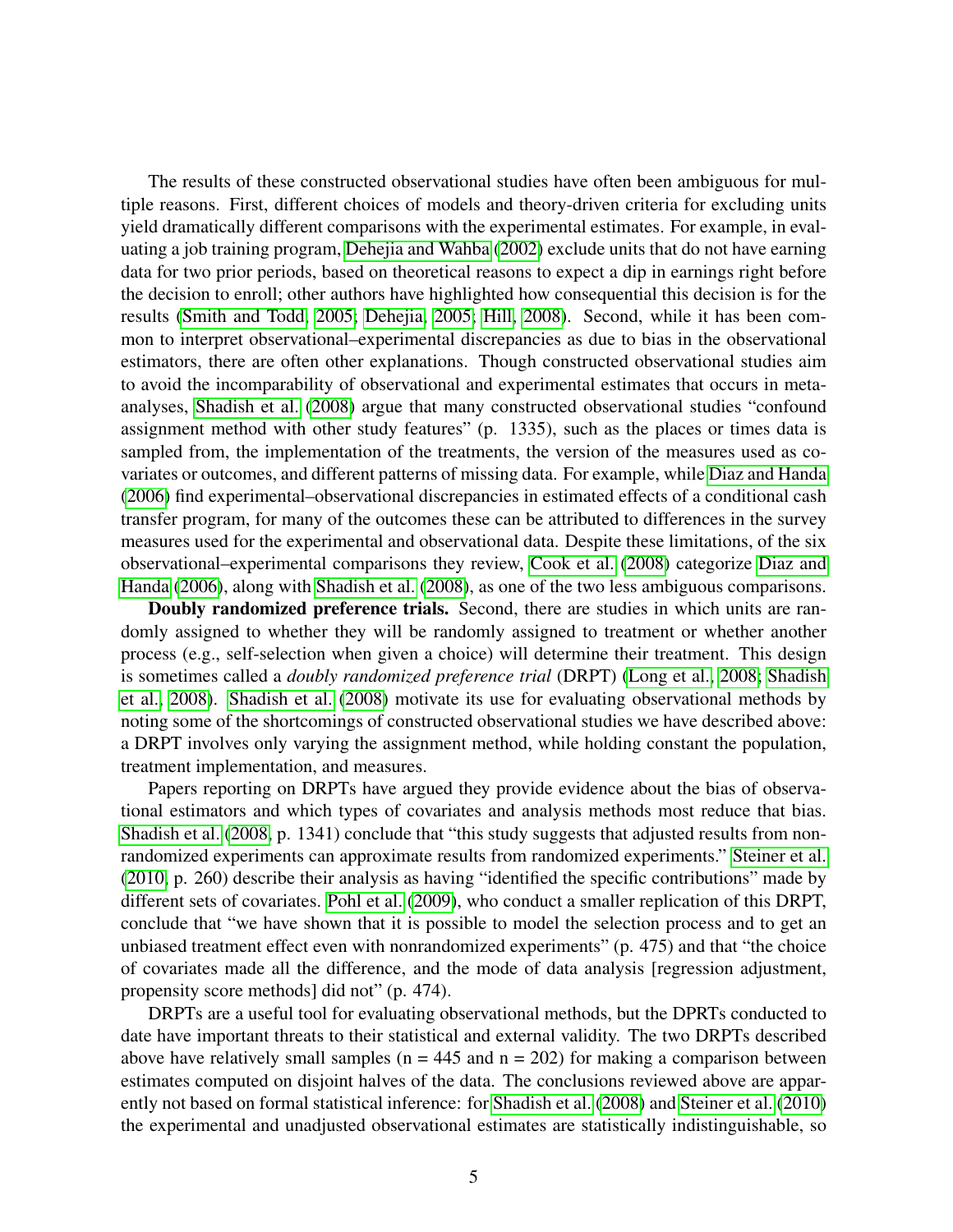their results are "basically descriptive" [\(Steiner et al., 2010,](#page-23-13) p. 256). The same is true of the smaller replication by [Pohl et al.](#page-22-8) [\(2009\)](#page-22-8). Thus, there is no evidence of any bias to be reduced or eliminated. Of course, depending on how much bias was expected, this could be notable on its own. While these papers do not report such tests, the comparisons *among* different observational estimators will generally have greater power. A reanalysis of the results reported in [Steiner et al.](#page-23-13) [\(2010\)](#page-23-13) suggests that at least some of the observational estimators are converging to different estimands; see Supplementary Information Section 5. Thus, if these studies do provide formal statistical evidence for bias and bias reduction, it is through comparison of multiple *observational* estimators that would all converge to the same quantity in the absence of bias; that is, the randomized experiment arm of these particular DRPTs does not contribute evidence of bias or bias reduction.

Besides issues of statistical validity, DRPTs can lack external validity and relevance to use of routinely collected data for social science. In addition to using convenience samples of college students, many of the factors that are expected to contribute to confounding bias are absent from the self-selection process in the non-randomized arms of the DRPTs. That is, the participants are presented with a choice between two alternative activities (math and vocabulary exercises), so it is not that some people are unaware of some of the choices, unable to choose them because of costs, etc. This simplification is especially notable for rare treatments. In the context of peer effects, where the treatment is exposure to, e.g., a friend's adoption of a product or sharing of a URL, such rarity is common.

Differences with the present study. We have described the present study as a constructed observational study, in that we graft observational data (the NECG) onto a randomized experiment. Like some other constructed observational studies, the present study has the advantage of evaluating observation methods when applied to the actual processes of selection into treatment (i.e., exposure to a peer behavior) *in situ*.

The present study also enjoys some of the advantages of DRPTs. Like DRPTs, the experimental control group and the non-experimental control group are drawn from the same population and all of the variables are measured in the same way. In fact, our NECG consists of individuals and items drawn from the same population of individuals and items in the experiment. Thus, the main explanation of any observational–experimental discrepancies is a process that causes users to be selected into exposure to URLs they are more (or less) likely to share that is, confounding by, e.g., homophily, common external causes, and past influence.

Because there are millions of distinct URLs that can be grouped into thousands of domains, each of which is analyzed separately, the present study also allows for a form of internal replication that makes it similar to meta-analysis. Other single-study comparisons have usually only studied a single contrast between two treatments.

The present study is of particular relevance to other contemporary empirical research that makes use of new sources of routinely collected data about human behavior, such as from Internet services and economic activity. This is in contrast to some of the prior work that made use of custom purpose-built measures (e.g., measures of preferences for one treatment over another, as in DRPTs) that are of less relevance to use of routinely collected data.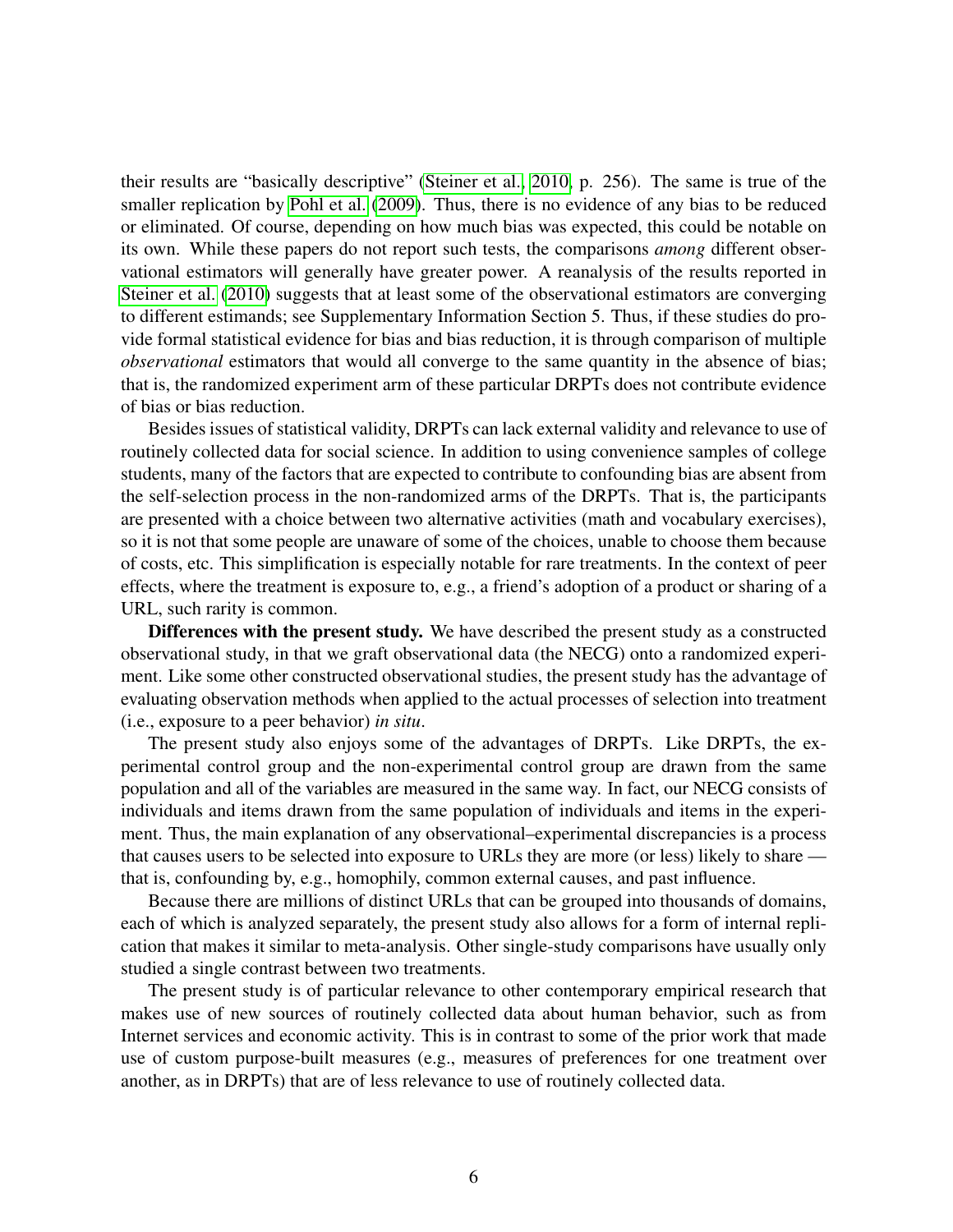# <span id="page-6-0"></span>2 Data and method

We analyze a large experiment that randomly modulated the primary mechanism of peer effects in information and media sharing behaviors on Facebook: the Facebook News Feed [\(Bakshy](#page-18-9) [et al., 2012b\)](#page-18-9). Facebook users can share links to particular Web pages (URLs), which is a common way of disseminating news, entertainment, and other information and media. Using a cryptographic hash function, a small percentage of user–URL pairs were randomly assigned to a *no feed* condition in which News Feed stories about a peer sharing that URL were not displayed to that focal user. Deliveries of these stories and held out deliveries (i.e., those for pairs in the *no feed* condition) were recorded. Taking exposure to a peer sharing a URL as the treatment, this experiment identifies peer effects for users who would have been exposed to peer sharing. These peer effects may arise from multiple processes, including peer sharing exposing egos to novel information, as is typical in many diffusion and product-adoption settings. Unlike other work [\(Bakshy et al., 2012a\)](#page-18-4) that holds the content fixed and only considers the presence of a peer's name being linked to the content, this experiment targets an estimand that combines these effects. Key causal quantities identified by the experiment include the relative risk of sharing,  $RR = p^{(1)}/p^{(0)}$ , and the risk difference of sharing (i.e., the average treatment effect on the treated),  $\delta = p^{(1)} - p^{(0)}$ , where  $p^{(1)}$  is the probability of sharing a particular URL when exposed to a peer sharing that URL for those that would be exposed and  $p^{(0)}$  is the probability of sharing a particular URL when not exposed to a peer sharing that URL for those that would be exposed. Note that  $p^{(0)}$ , but not  $p^{(1)}$ , involves a counterfactual.

### 2.1 Propensity score modeling and stratification

All of the observational estimators evaluated here are the result of post-stratification (i.e., subclassfication) by the domain name of the URL (e.g., for the URL [http://www.cnn.com/](http://www.cnn.com/article_x)  $\text{article}_x$ , the domain is <www.cnn.com>); that is, per-domain estimates are combined weighting by the number of exposed observations per domain. The adjusted estimators additionally use granular stratification on estimated propensity scores [\(Rosenbaum and Rubin,](#page-22-10) [1983,](#page-22-10) [1984;](#page-22-11) [Rubin, 1997\)](#page-23-14). The propensity score  $e(X_{iu}) = Pr(E_{iu} = 1 | X_{iu})$  is the probability that user i is exposed to a peer sharing URL  $u$ , where  $X_{iu}$  are variables describing that user-URL pair [\(Rosenbaum and Rubin, 1984\)](#page-22-11). In an observational study, researchers typically rely on the following assumptions. Under *conditional unconfoundedness*, the potential outcomes are independent of the exposure,  $(Y_{iu}(0), Y_{iu}(1)) \perp X_{iu}$ . Under *overlap* or *positivity*, units have positive conditional probability of exposure and non-exposure,  $e(X_{iu}) \in (0,1)$ . Conditional unconfoundedness implies that exposure is also unconfounded conditional on  $e(X_{iu})$ . In observational studies, propensity scores are estimated using available covariates and conditioned on using regression adjustment, matching, weighting, or post-stratification. We estimate propensity scores using  $L_2$ -penalized logistic regression (i.e., logistic ridge regression) using different sets of predictors. We set the  $L_2$  penalty  $\lambda = 0.5$ . The effect of the penalty on the resulting estimates is expected to be small for two reasons. First, the estimated scores are used for stratification, so only the rank of the scores matters for the analysis; thus, the size of the penalty primarily serves to control how much more small principal components are shrunk than the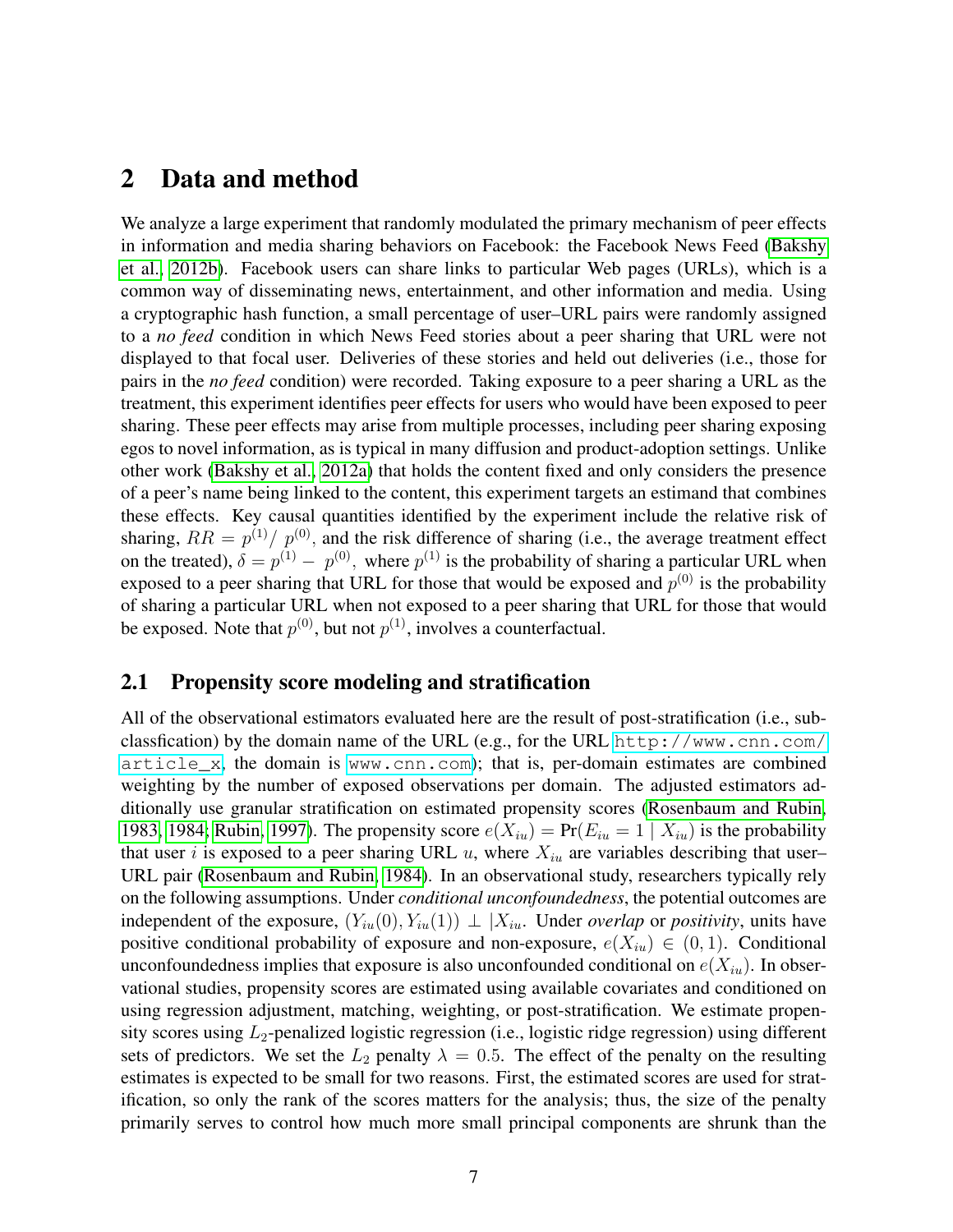larger principal components. Note that for linear ridge regression with a univariate or orthonormal basis, the penalty has no effect on the ranks of the scores. Second, most of the models have many more observations than input dimensions; even for models with M, since this matrix is sparse, for domains with a small number of observations, only some of the columns have any non-zero values. Thus, changes to  $\lambda$  are expected to produce only small changes to the estimates. Analysis of other penalties  $\lambda \in \{0.1, 0.5, 5, 50\}$  (not shown) was consistent with this expectation.

Since the true model for peer and ego behavior is expected to be highly heterogeneous across very different URLs, we fit a separate model for each domain. This also facilitates a form of internal replication. So for model  $m$ , the estimated propensity score for user i being exposed to a URL  $u$  from domain  $d$  is

$$
\hat{e}_d(X_{iu}) = \text{logit}^{-1}(X_{iu}\hat{\beta}_d).
$$

This procedure is conducted for each of the models described below. (We suppress indication of which model  $m$  is used from notation except where needed.)

The resulting estimated propensity scores can then be used in three closely related ways — to construct weights for each unit, to match exposed and unexposed units, or to divide the sample into strata (i.e., subclasses). We use (post-)stratification (i.e., subclassfication) on the estimated propensity scores. Such stratification can also be regarded as form of nonparametric weighting or a form of matching, sometimes called "blocking" [\(Imbens, 2004\)](#page-21-10) or "interval matching" [\(Morgan and Harding, 2006\)](#page-22-12), that does not impose a particular ratio of treated to control units, as one-to-one matching methods do. For very large data sets, such as the current study, stratification has computational advantages over matching, easily supports a much larger control group than treatment group, and the larger sample sizes afford using more strata than is otherwise common.[2](#page-7-0) Together, these considerations motivated our use of propensity score stratification.

The boundaries of the strata are given by quantiles of the estimated propensity scores for each user–URL pair within each domain. For each domain, we use a number of strata J proportional to the square-root of the number of exposed user–URL pairs, though any large number of strata yields similar results (see Supplementary Information Section 2.1). So for each model  $m$ , domain d, and  $j \in \{1, 2, ..., J\}$  we have an interval  $\hat{Q}_{dj} \subset [0, 1]$  of the scores between the  $j - 1$ to *j*th quantiles.<sup>[3](#page-7-1)</sup> The strata-specific probability of sharing is estimated with a simple average of the outcomes for all the unexposed pairs in that strata

$$
\hat{p}_{dj}^{(0)} = \frac{1}{n_{dj}^{(0)}} \sum_{\langle i, u \rangle \in \mathcal{C}(d)} Y_{iu} \mathbf{1} [\hat{e}_d(X_{iu}) \in \hat{Q}_{dj}]
$$

where  $C(d)$  is the set of user–URL pairs in the NECG from domain d. The estimate for a

<span id="page-7-1"></span><sup>3</sup>For some of the simpler models, discreteness in the estimate mean there are not J unique quantiles.

<span id="page-7-0"></span><sup>&</sup>lt;sup>2</sup> Additionally, as discussed in Supplementary Information Section 2.3, the best available method for producing confidence intervals — a multiway cluster-robust bootstrap strategy — is inconsistent for nearest neighbor matching, rather than stratification, on propensity scores. For smaller data sets without this dependence structure, other recent developments, such as direct matching on many covariates could be preferable [\(Diamond and Sekhon,](#page-20-14) [2013\)](#page-20-14). Post-stratification on propensity scores is not covered by some recent results by [King and Nielsen](#page-21-11) [\(2015\)](#page-21-11), who argue against the use of propensity scores for matching.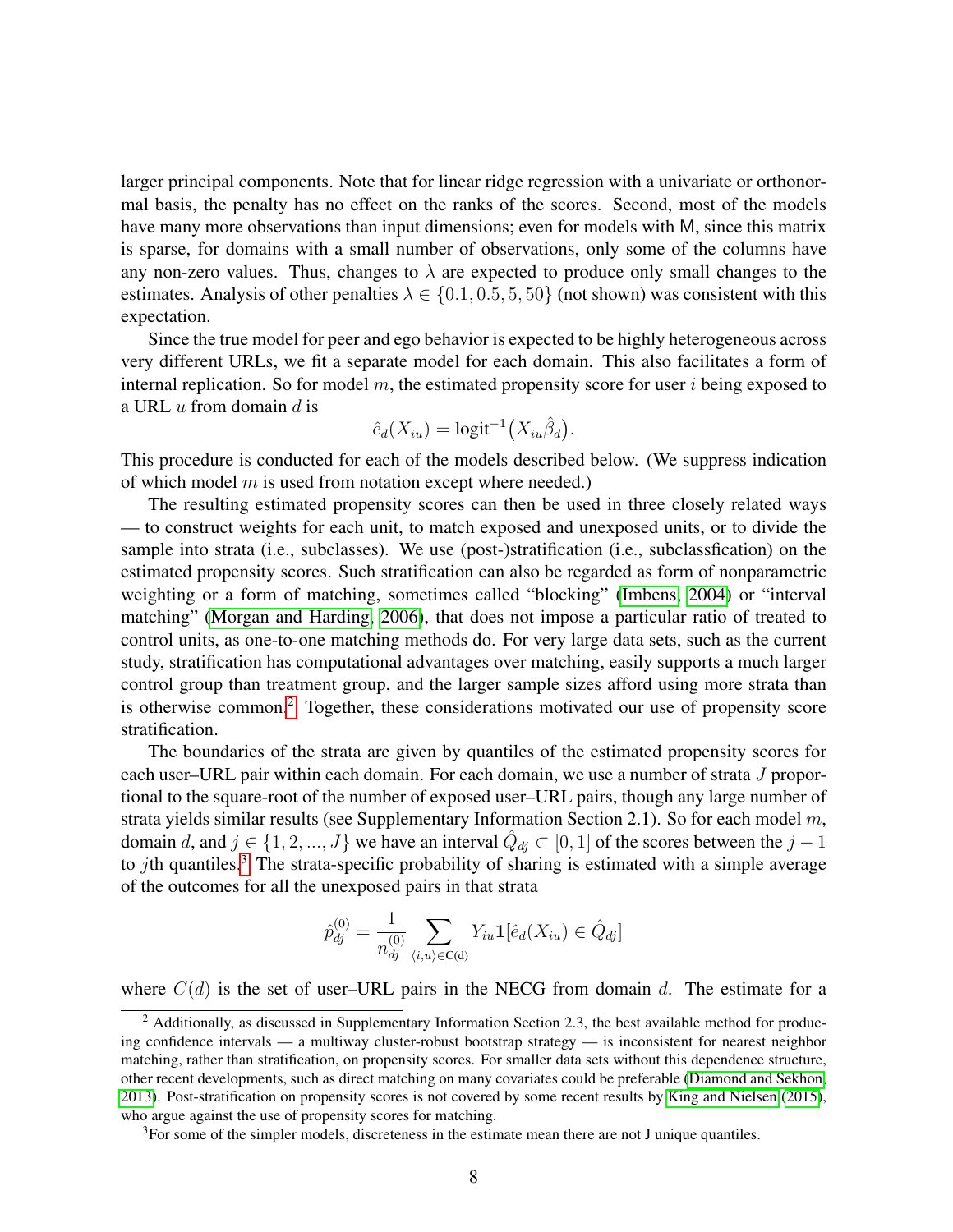particular domain  $d$  for model  $m$  is an average of the estimates for each stratum weighted by the number of exposed pairs within that strata

$$
\hat{p}_d^{(0)} = \sum_{j=1}^J \frac{n_{dj}^{(1)}}{n_d^{(1)}} \, \hat{p}_{dj}^{(0)}.
$$

Propensity score stratification thus results in weighting outcomes for unexposed individuals in the NECG according to the number of exposed units with similar propensity scores. This process is illustrated with  $J = 100$  strata for a single domain in Fig. [1.](#page-12-0)

Estimates from multiple domains are combined in the same way by weighting the estimate for each domain by the number of exposed pairs for that domain

$$
\hat{p}^{(0)} = \sum_{d} \frac{n_d^{(1)}}{n^{(1)}} \,\hat{p}_d^{(0)}.
$$

This weighted average of domain-specific estimates is then used to estimate the other quantities of interest (e.g.,  $\delta$ , RR) in combination with the estimate of  $p^{(0)}$  common to both the experimental and observational analyses.

#### 2.1.1 Efficiency

Even under overlap and conditional unconfoundedness assumptions, this estimator will only achieve the asymptotic semiparametric efficiency bound for the ATT under stronger assump-tions than some alternative methods [\(Hahn, 1998\)](#page-21-12). If  $e(X_{iu})$  were estimated nonparametrically, then weighting by the inverse of the estimated propensity scores would be efficient [Hirano et al.](#page-21-13) [\(2003\)](#page-21-13), and similar arguments apply to post-stratification on the estimated propensity scores with a growing number of strata [\(Imbens, 2004\)](#page-21-10). The sparse, high-dimensional covariates available here motivate instead using a parametric  $L_2$ -regularized logistic regression, at the cost of this asymptotic property. Alternative methods could combine this regularized propensity score model with an outcome model to achieve efficient estimation [\(Robins and Rotnitzky, 1995;](#page-22-13) [Hahn, 1998;](#page-21-12) [Imbens, 2004;](#page-21-10) [Belloni et al., 2014;](#page-19-14) [Athey et al., 2016;](#page-18-12) [Chernozhukov et al., 2016\)](#page-19-15). In the present and similar settings, there are reasons to think the potential variance reductions from modeling the outcome are small. In particular, with a rare  $(<0.2\%)$  binary outcome, there is little information in the outcome for such methods to exploit. We selected the present methods in part because of their appealing computational properties forlarge data sets.

### 2.2 Sets of covariates

There are numerous variables available for the propensity score model.<sup>[4](#page-8-0)</sup> It is not possible or desirable to include all the variables that an analyst could construct because of the work involved in defining variables, the costs of increasing dimensionality for precision, and computational

<span id="page-8-0"></span><sup>4</sup>For example, an analyst could construct the *individual–term matrix* counting all the words used by each individual in their Facebook communications; each of these thousands of variables could be used as a covariate.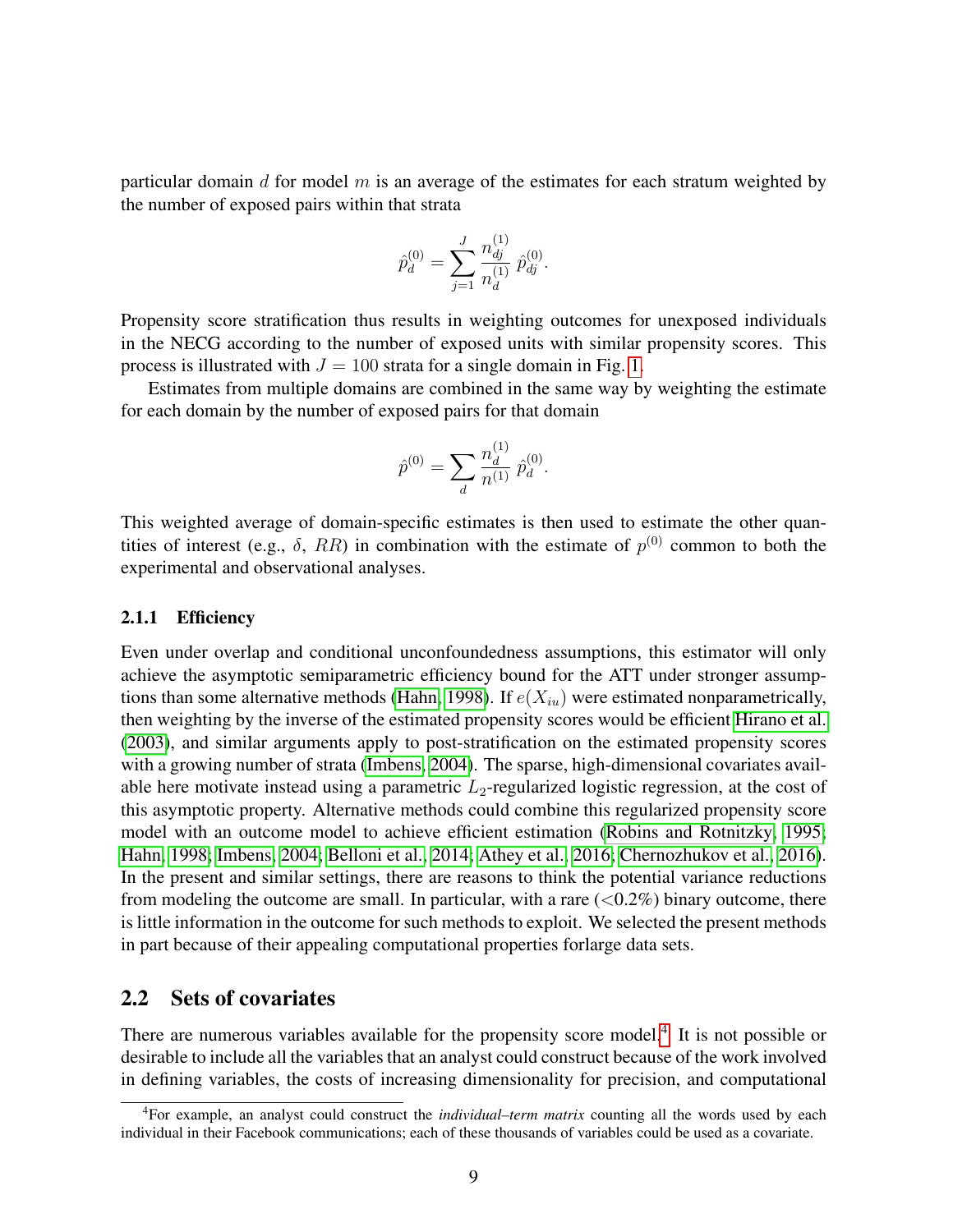challenges in using all of them in an analysis. Furthermore, many situations may require that investigators decide in advance what variables are worth measuring. In both of these cases, it is standard practice to use theory and other domain knowledge to select variables. In the case of peer effects in URL sharing, the analyst would select variables believed to be related to causes of sharing a URL and to be associated with network structure (i.e., peer and ego variables are associated because of homophily, common external causes, and prior influence). This is not to say that the analyst must think each variable is a likely cause of sharing behaviors, but simply that they are causes of sharing behaviors *or* are descendants of these causes.

Table [1](#page-10-0) lists the variables we computed for use as covariates. These variables are each included in at least one of model specifications, which are designed to correspond to selections of variables that an analyst might make and to evaluate the contribution of different sets of variables to bias reduction. Model A includes all of the base variables. This model is expected to have the largest potential for bias reduction but to also suffer from increased sampling variance. In other settings, many of these variables might not be available to analysts. Model D includes demographic variables only. At least some of these variables, or similar measurements, would likely be available in many other settings. These are all expected to be associated with consuming content from particular sources. D can also be seen as a relatively minimal convenience selection of covariates.

We consider two additional sets of predictors that can be combined with these sets of covariates. First, we expected that, by virtue of serving as measures of a user's latent interest in and likelihood of independently encountering a URL, variables describing prior interactions with related URLs could result in substantial bias reduction. In particular, for some user–URL pair iu, let *same domain shares* count the number of URLs that i shared in the six months prior to the experiment that have the same domain name as  $u$ . Models that add this variable are indicated with s; for example, Model As adds same domain shares to Model A. This allows for straightforward evaluation of the consequences of using this variable to the observational analysis.

We regard same domain shares as an example of more specific information about related prior behaviors. In some cases, such information will be available to analysts. In other cases, this information may not be available, or the related behaviors may not be sufficiently common to be useful. In particular, if the focal behavior is new (e.g., a new product launch) or only recently popular, then this information may be limited. In the present case, very few users may have shared any URLs from a particular domain during the prior six months; that is, same domain shares can be 0 for most or all users for some domains.

For this reason, we also evaluate models that include the number of times a user shared URLs from each of the other 3,703 domain names; we indicate the presence of these predictors with M, as this corresponds to the addition of a large sparse matrix of (log-transformed) counts. These models have important similarities with the use of low-rank matrix decomposition methods in, e.g., recommendation systems: the  $L_2$  penalty results in shrinking larger principal components of the training data less, where many matrix decomposition methods would simply select a small number of components to use to represent the tastes of individuals [\(Hastie](#page-21-14) [et al., 2008,](#page-21-14) §3.4.1).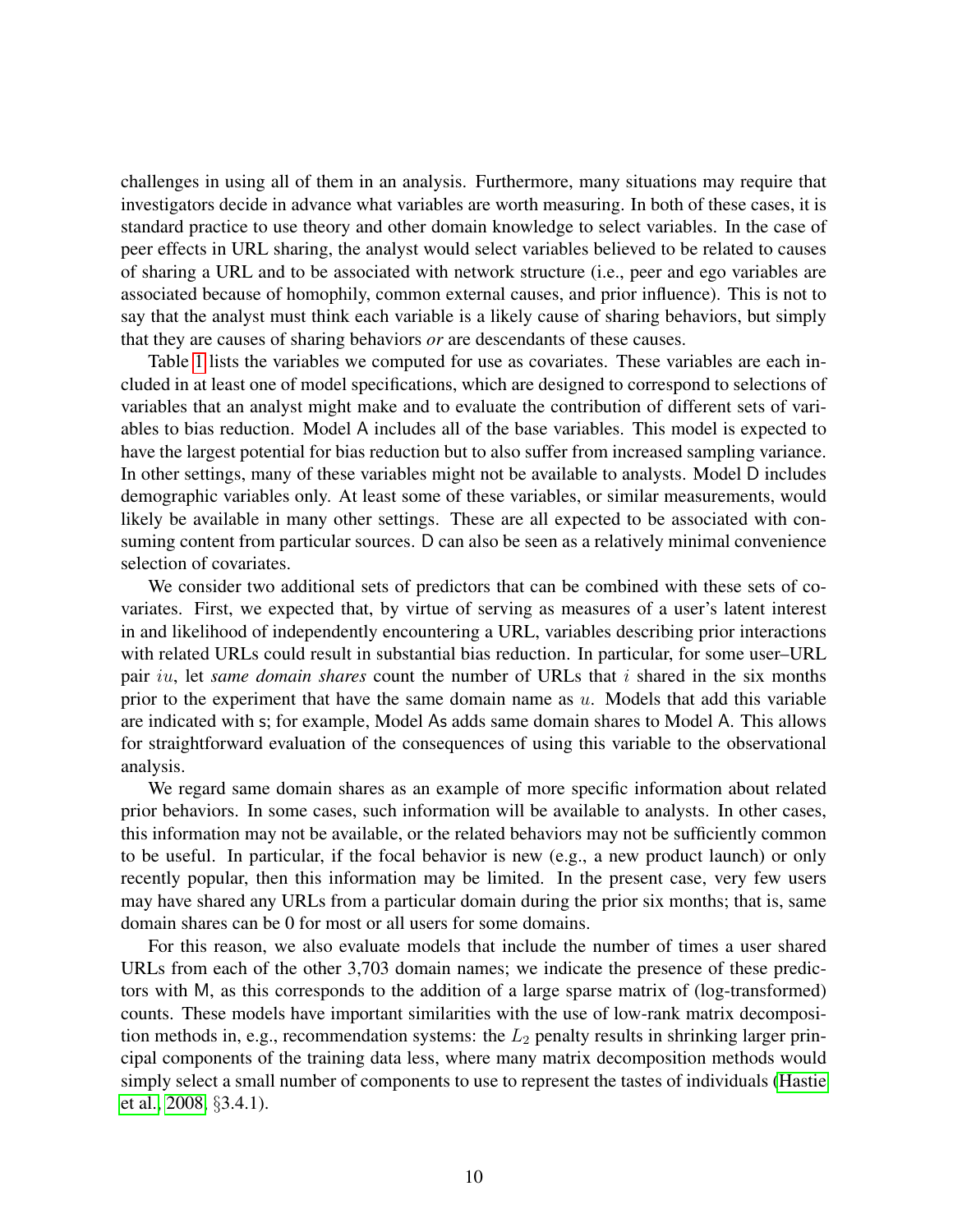<span id="page-10-0"></span>Table 1: Variables included in models predicting exposure. The final column indicates which base model specification include that variable. Some variables are transformed and/or contribute multiple inputs (columns) to a model.  $\dagger$ : Includes untransformed and squared terms, x and  $x^2$ ; \*: Transformed with  $\log(x+1)$ ;  $\ddagger$ : Includes binary indicator,  $1\{x>0\}$ . All other variables are untransformed; if categorical, one indicator (dummy) for each level is included in the model matrix.

| Category                    | Name                                                    | Description                                                                                  | Columns        | Models |
|-----------------------------|---------------------------------------------------------|----------------------------------------------------------------------------------------------|----------------|--------|
| Demographics                | $Age^{\dagger}$                                         | As indicated on profile                                                                      | $\overline{2}$ | A, D   |
|                             | Gender                                                  | Indicated or inferred: female, male, or<br>unknown                                           | $\overline{2}$ | A, D   |
| Facebook                    | Friend count                                            | Number of extant friendships                                                                 | $\mathbf{1}$   | A      |
|                             | Friend initiation                                       | Number and proportion of extant<br>friendships initiated                                     | $\overline{2}$ | A      |
|                             | Tenure*                                                 | Days since registration of account                                                           | 1              | A      |
|                             | Profile picture                                         | Whether the user has a profile picture                                                       | 1              | A      |
|                             | Visitation freq.                                        | Days active in prior 30, 91, and 182 day<br>periods                                          | 3              | A      |
| Communication Action count* |                                                         | Number of posts (including URLs),<br>comments, and likes in a prior one<br>month period      | $\mathbf{1}$   | A      |
|                             | Post count*                                             | Number of posts (including URLs) in a<br>prior one month period                              | 1              | A      |
|                             | Comment count*                                          | Number of comments on posts in a<br>prior one month period                                   | 1              | A      |
|                             | Like count*                                             | Number of posts and comments "liked"<br>in a prior one month period                          | 1              | A      |
| Link sharing                | Shares <sup>*‡</sup>                                    | Number of URLs shared in a one<br>month period                                               | $\overline{2}$ | A      |
|                             | Unique domains*                                         | Number of unique domains of URLs<br>shared in a six month period                             | 1              | A      |
|                             | Same domain shares $*$ <sup><math>\ddagger</math></sup> | Number of times shared any URL with<br>the same domain as outcome URL in<br>six month period | $\overline{2}$ | s      |
|                             | Other domain shares*                                    | Number of times shared any URL in<br>six month period for each of the other<br>domains       | 3,703          | M      |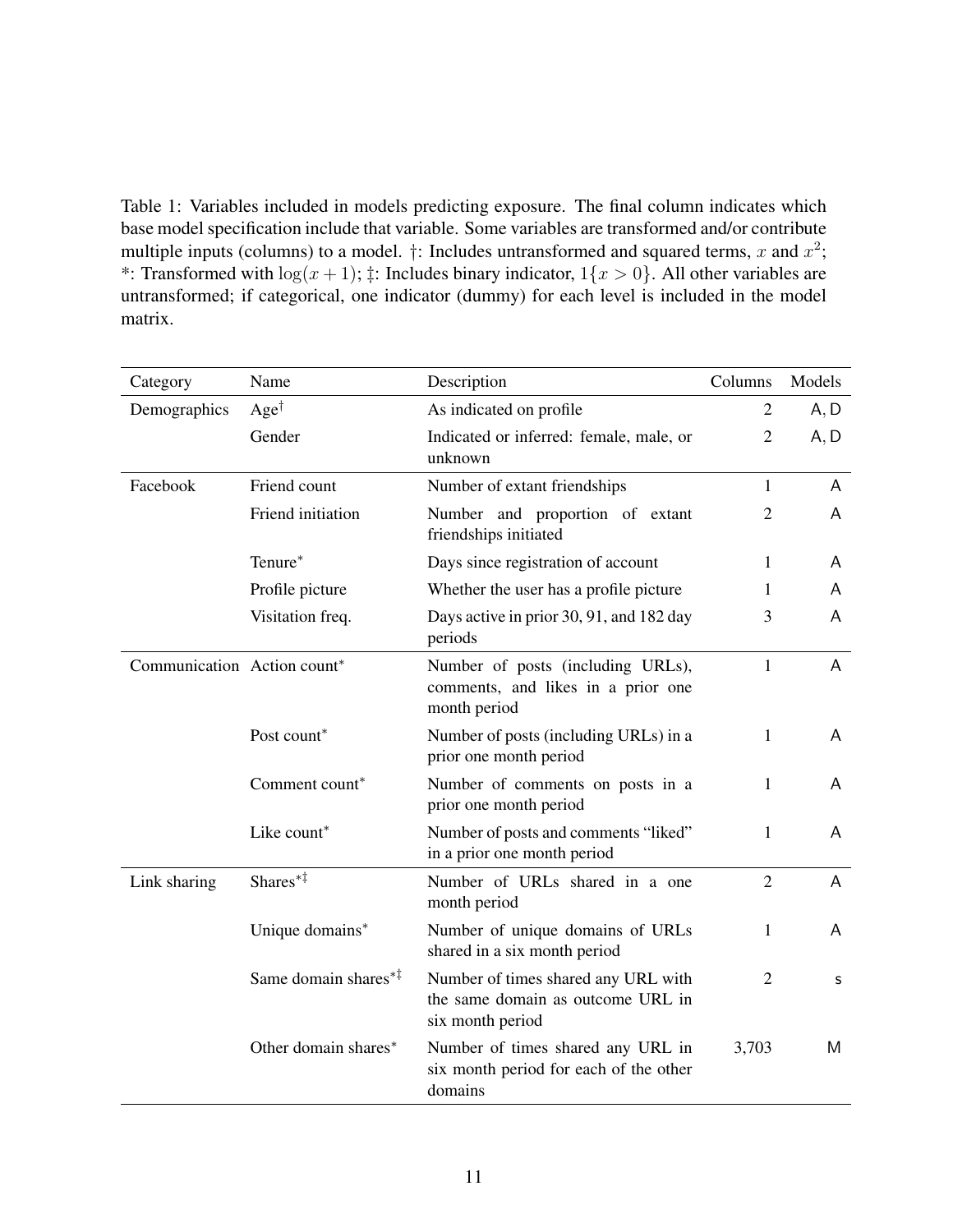### 2.3 Comparisons of estimators

To evaluate observational estimators of the relative risk RR and risk difference (or ATT)  $\delta$ , we use the NECG, as described above, to produce estimates of  $p^{(0)}$  that make no use of the control group from the randomized experiment. Recall that the experimental and observational estimates of  $p^{(1)}$  are identical, as they are both the proportion of exposed user–URL pairs that resulted in sharing; thus, all discrepancies are due to differences in estimating  $p^{(0)}$ .

We compute the discrepancy between each of the resulting observational estimates and the experimental estimates. Our focus is primarily on estimates of the relative risk  $RR$ . We also consider the risk difference  $\delta$  (i.e., the average treatment effect on the treated, ATT). For each observational estimator m, we have two estimators,  $\widehat{R}R_m$  and  $\widehat{\delta}_m$ . We generally take the experimental estimates as the gold standard — as unbiased for the causal estimand of interest. This motivates the description of these discrepancies as estimates of bias.

For the relative risk, we can compute the absolute discrepancy in the estimates,  $\widehat{RR}_m$  –  $RR_{\text{exp}}$ . To put this is relative terms, we can compute the relative percent bias in the relative risk:

$$
100 \frac{\widehat{RR}_m - \widehat{RR}_{\text{exp}}}{\widehat{RR}_{\text{exp}}}.
$$

For the risk difference, we can also compute absolute and percent bias, similarly to above. Since the risk difference  $\delta = p^{(1)} - p^{(0)}$  is bounded from above by  $p^{(1)}$  (i.e. when the behavior cannot occur without exposure), the maximum possible overestimate of  $\delta$  is too large by  $p^{(0)}$ . Thus, we can also characterize error in terms of this maximum possible overestimate, percent bias of the maximum possible overestimate:

$$
100\frac{\hat{\delta}_m-\hat{\delta}_\textrm{exp}}{\hat{p}^{(0)}}
$$

where we assume  $\delta_m \geq \delta_{\text{exp}}$ .

To account for dependence among observations of the same user or same URL, all confidence intervals reported in this paper are 95% standard bootstrap confidence intervals robust to dependence among repeated observations of both users and URLs [\(Owen and Eckles, 2012\)](#page-22-14) and accounting for the sampling error in both the experimental and observational estimates; see Supplementary Information Sections 2.3.

# <span id="page-11-0"></span>3 Results

On average a user exposed to a peer sharing a URL (i.e., a user–URL pair in the *feed* condition) goes on to share that URL 0.130% of the time, while a user who was not exposed to a URL because that user–URL pair was randomly assigned to the *no feed* condition goes on to share that URL 0.019% of the time. That is, exposure to a peer sharing a URL causes sharing for  $\hat{\delta}_{exp} = 0.111\%$  of pairs (CI = [0.109, 0.114]), and users are  $\widehat{RR}_{exp} = 6.8$  times as likely to share a URL in the *feed* condition compared to those in the *no feed* condition (CI = [6.5, 7.0]). These are the experimental estimates of peer effects to which we compare observational estimates.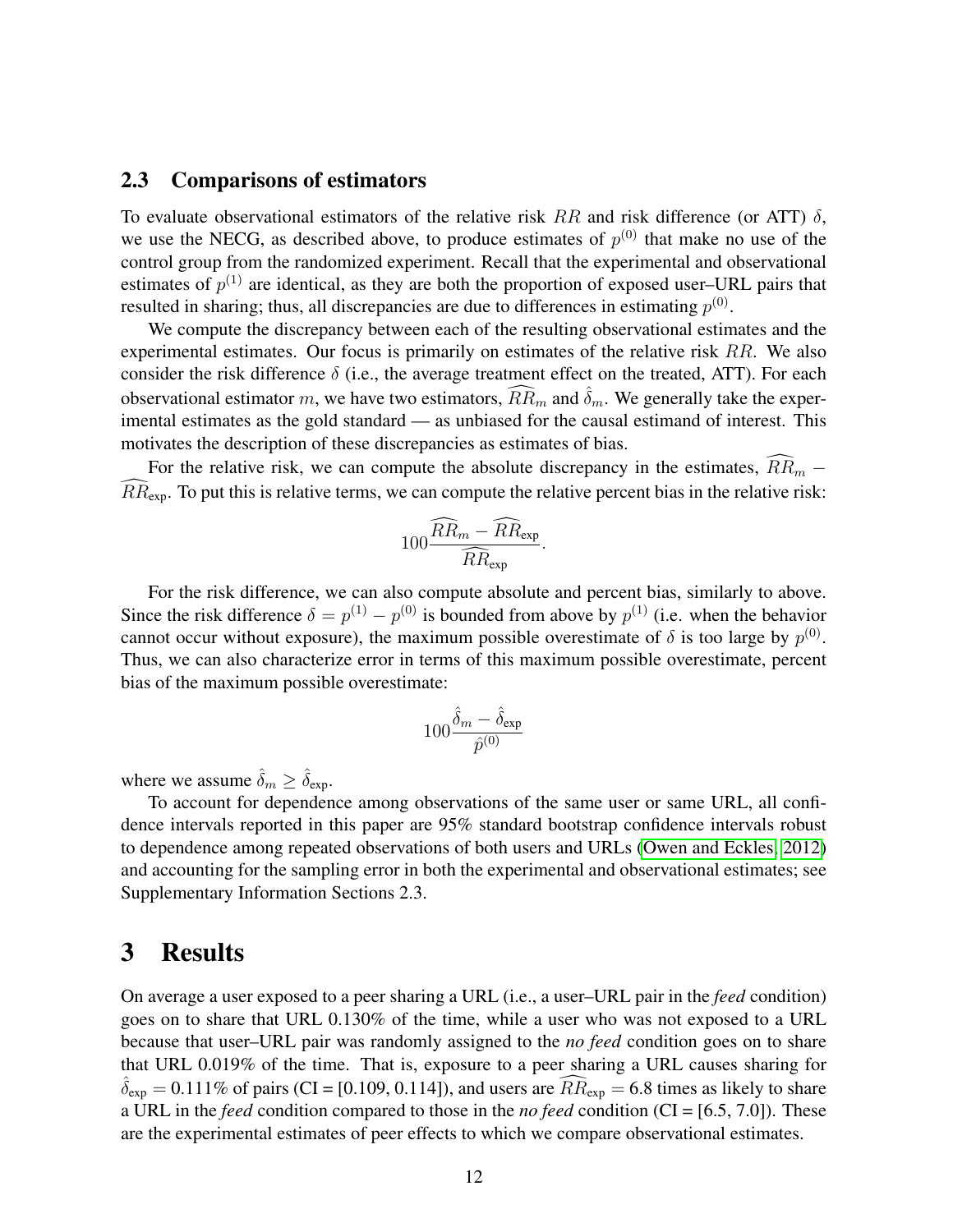<span id="page-12-0"></span>

Figure 1: High-dimensional propensity score modeling and stratification for the sharing probabilities. Illustration for a Figure 1: High-dimensional propensity score modeling and stratification for the sharing probabilities. Illustration for a pair is exposed (i.e. the user is exposed to that URL by a peer sharing it), using thousands of covariates (corresponding to the exposed observations and unexposed observations in the NECG (A); there is variation around the grand mean (dashed line), and pairs are more common among higher strata (B). The probability of sharing a URL is greater for higher strata, both for exposed and unexposed users (C). The naive observational estimate of  $p^{(0)}$  (grey line) weights the probability of sharing for the unexposed in each stratum by their relative frequencies (as does ignoring the stratification). Propensity score stratification instead weights sharing popular domain (www.nytimes.com) with 100 strata. A propensity score model is fit predicting the probability a given user-URL popular domain (www.nytimes.com) with 100 strata. A propensity score model is fit predicting the probability a given user–URL pair is exposed (i.e. the user is exposed to that URL by a peer sharing it), using thousands of covariates (corresponding to the AMs model). Observations are mapped to 100 strata (i.e., percentiles) based on the ECDF of the estimated propensity scores of AMs model). Observations are mapped to 100 strata (i.e., percentiles) based on the ECDF of the estimated propensity scores of exposed observations and unexposed observations in the NECG (A); there is variation around the grand mean (dashed line), and this variation is greater than for the models with fewer covariates (see Supplementary Materials Section 2.4). As expected, exposed this variation is greater than for the models with fewer covariates (see Supplementary Materials Section 2.4). As expected, exposed pairs are more common among higher strata (B). The probability of sharing a URL is greater for higher strata, both for exposed and unexposed users (C). The naive observational estimate of  $p^{(0)}$  (grey line) weights the probability of sharing for the unexposed in each stratum by their relative frequencies (as does ignoring the stratification). Propensity score stratification instead weights sharing experimental estimate of  $p^{(0)}$  (blue line). The estimate of  $p^{(1)}$  common to both the experimental and observational analysis is shown experimental estimate of  $p^{(0)}$  (blue line). The estimate of  $p^{(1)}$  common to both the experimental and observational analysis is shown probabilities by the relative frequency of exposed pairs. This estimate of  $p^{(0)}$  (magenta line) is much closer to the gold-standard, probabilities by the relative frequency of exposed pairs. This estimate of  $p^{(0)}$  (magenta line) is much closer to the gold-standard, is superimposed (green line). is superimposed (green line)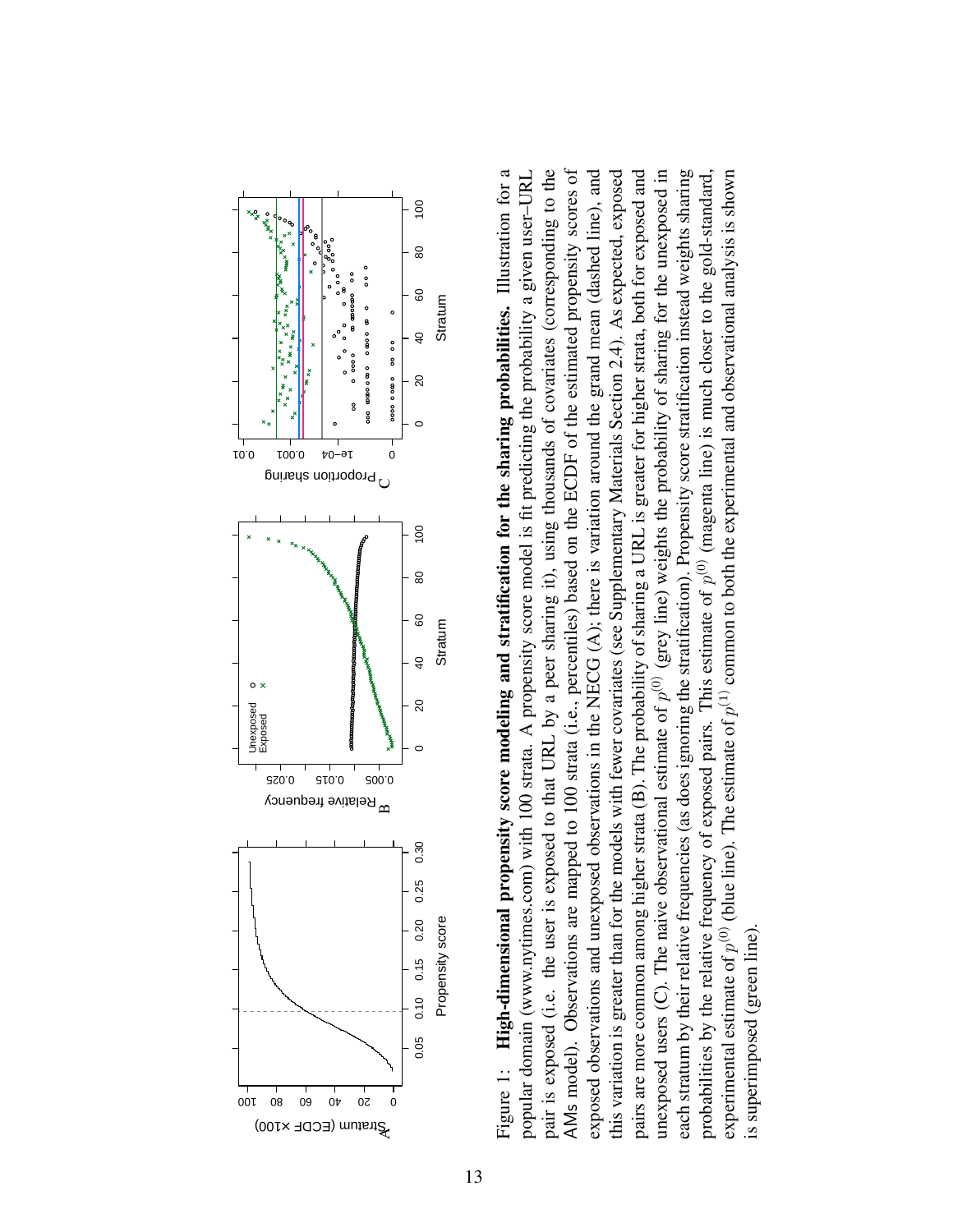<span id="page-13-0"></span>

Figure 2: Comparison of experimental and observational estimates of peer effects.  $(A)$  The experiment estimates that users are 6.8 times as likely to share when exposed to a peer sharing, while the observational point estimates are larger. (B) Treating the experimental estimate as the truth, the naive observational estimate overestimates peer effects by 320%. This bias is substantially discrepancies in the estimates of relative risk are due to underestimating  $p^{(0)}$  when using observational data. Error bars are 95% Figure 2: **Comparison of experimental and observational estimates of peer effects.** (A) The experiment estimates that users are 6.8 times as likely to share when exposed to a peer sharing, while the observational point es reduced by adjusting for prior same domain sharing (magenta) and prior sharing for 3,703 other domains (squares). (C) All confidence intervals. Brief descriptions of the estimators with number of covariates in parentheses are shown for reference Estimated sharing probability in control,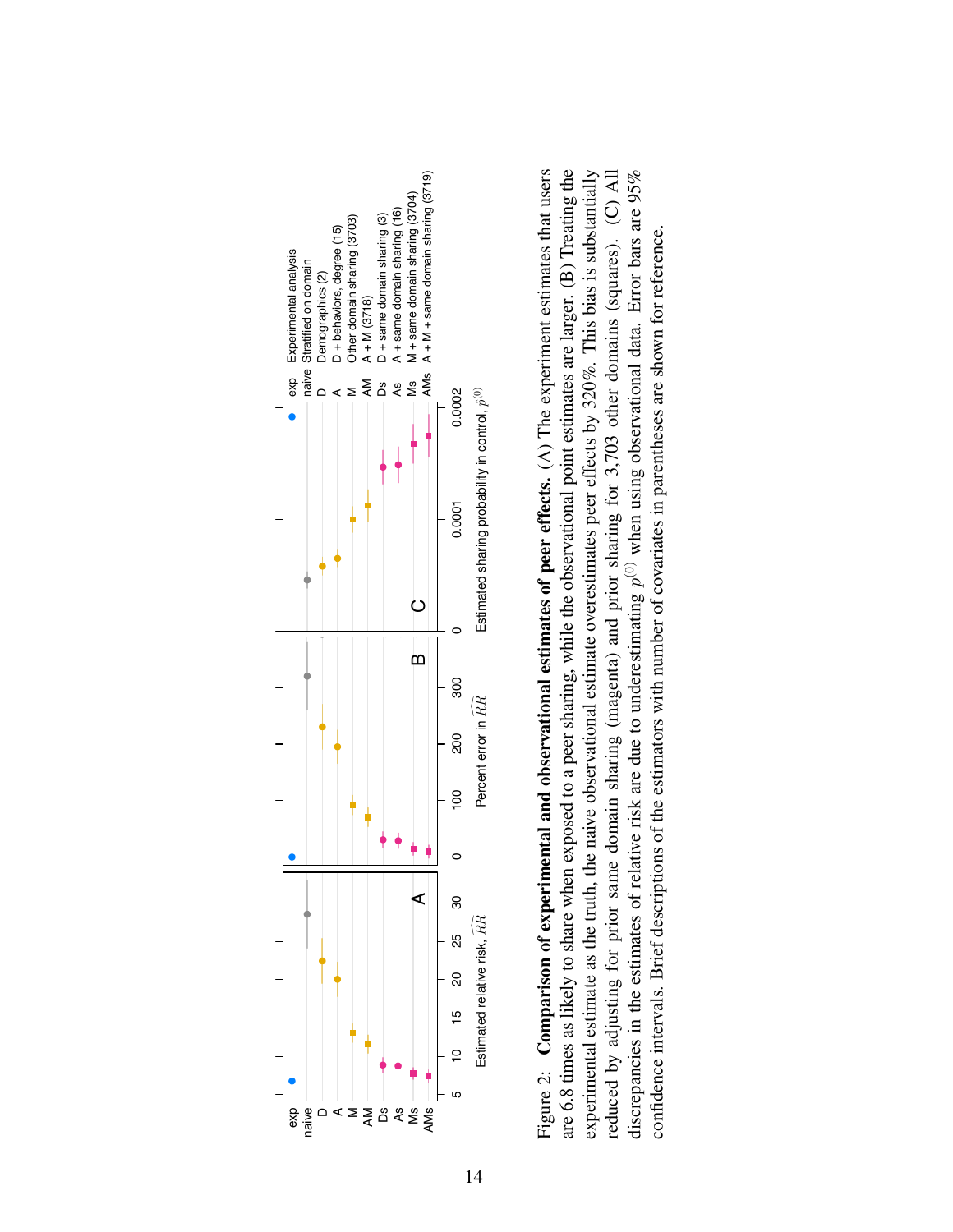| Model | $\hat{p}^{(0)}$                                                                           | $\widehat{RR}$       | $\hat{\delta}$                        |
|-------|-------------------------------------------------------------------------------------------|----------------------|---------------------------------------|
|       | 1.751e-04<br>AMs $[1.563e-04, 1.940e-04]$                                                 | 7.44<br>[6.65, 8.23] | 1.128e-03<br>$[1.097e-03, 1.159e-03]$ |
|       | 1.677e-04 7.77 1.135e-03<br>Ms [1.503e-04, 1.851e-04] [7.02, 8.52] [1.109e-03, 1.162e-03] |                      |                                       |
|       | 1.124e-04<br>AM [9.828e-05, 1.265e-04] [10.42, 12.77] [1.163e-03, 1.218e-03]              | 11.59                | 1.191e-03                             |
|       | 9.989e-05<br>M [8.855e-05, 1.112e-04] [11.84, 14.25] [1.179e-03, 1.228e-03]               | 13.05                | 1.203e-03                             |
|       | 1.489e-04<br>As [1.329e-04, 1.649e-04] [7.80, 9.70]                                       | 8.75                 | 1.154e-03<br>$[1.127e-03, 1.181e-03]$ |
|       | 1.469e-04<br>Ds [1.318e-04, 1.619e-04] [7.92, 9.82] [1.128e-03, 1.183e-03]                | 8.87                 | 1.156e-03                             |
|       | 6.501e-05<br>A [5.761e-05, 7.241e-05] [17.82, 22.27]                                      | 20.04                | 1.238e-03<br>$[1.214e-03, 1.263e-03]$ |
|       | 5.806e-05<br>D [5.018e-05, 6.593e-05] [19.53, 25.36] [1.221e-03, 1.269e-03]               | 22.45                | 1.245e-03                             |
|       | 4.567e-05<br>naive [3.842e-05, 5.291e-05] [24.12, 32.95] [1.233e-03, 1.282e-03]           | 28.54                | 1.257e-03                             |
|       | $1.920e-04$<br>exp [1.845e-04, 1.995e-04] [6.54, 7.04]                                    | 6.79                 | 1.111e-03<br>$[1.086e-03, 1.136e-03]$ |

<span id="page-14-0"></span>Table 2: Comparison of experimental and observational estimates of peer effects. Estimates of the probability of sharing if not exposed  $p^{(0)}$ , relative risk (*RR*), and the risk difference  $(\delta)$  for each model with 95% bootstrap standard confidence intervals in brackets.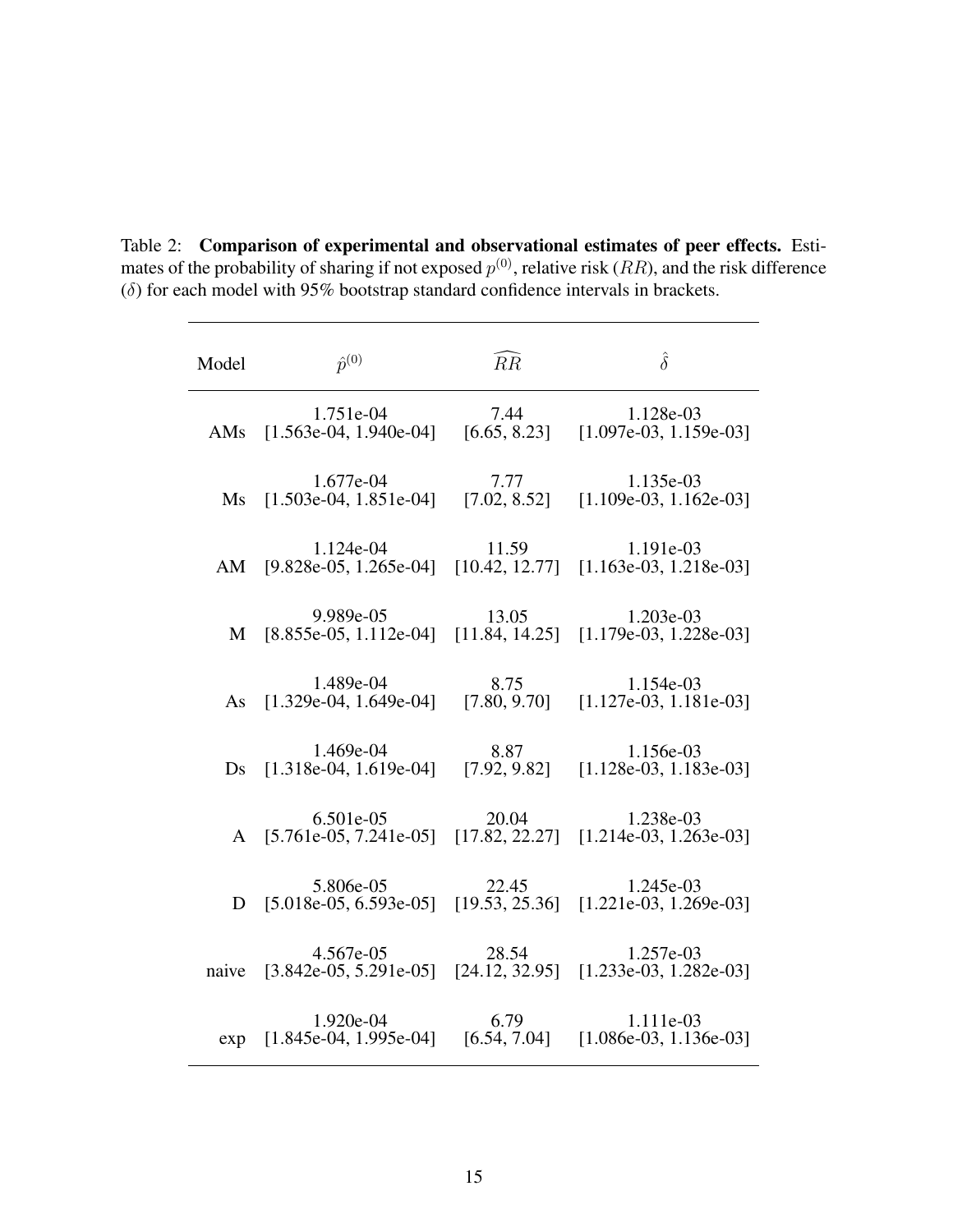The naive observational analysis, which makes no adjustment for observed covariates, concludes that exposure makes uses sharing 28.5 times as likely  $(CI = [24.1, 33.0])$ . That is, it overestimates peer effects by 320% (Fig. [2A](#page-13-0)-B). These results are also displayed in Table [2.](#page-14-0) Because  $p^{(0)}$  is bounded from below by zero (Fig. [2C](#page-13-0)),  $\hat{p}^{(1)} = 0.00130$  is the maximum possible estimate of  $\delta$  (i.e. if all sharing is attributed to peer effects). The naive observational analysis yields  $\hat{\delta}_{\text{naive}} = 0.00126$  thus overstates  $\delta$  by 76% of this maximum; in this sense it barely improves on attributing all sharing to peer effects.

We then evaluate observational estimators that use propensity score models [\(Rosenbaum](#page-22-10) [and Rubin, 1983\)](#page-22-10), which have been used in many of the most credible observational studies of peer effects [\(Aral et al., 2009\)](#page-18-5), estimated with  $L_2$ -penalized logistic regression and varied sets of covariates; see Fig. [1](#page-12-0) and Methods. Only adjusting for demographic (D) or basic individuallevel covariates (A) resulted in similarly large overestimates by 231% and 195% (Fig. [2B](#page-13-0)).

One covariate measuring prior, highly-related behaviors was of particular interest and expected to substantially reduce bias *a priori*: For each user–domain-name pair, the *prior same domain sharing* variable counts how many URLs from that domain name that user shared in the 6 month pre-experiment period (e.g., for the URL [http://www.cnn.com/article\\_x](http://www.cnn.com/article_x), this is how many URLs the user shared with the domain <www.cnn.com>). Estimators that additionally adjusted for prior same domain sharing (Ds and As) conclude that exposure makes sharing 8.9 (CI = [7.9, 9.8]) or 8.8 (CI = [7.8, 9.7]) times as likely — both overestimating the relative risk by only 31% and 29%.

Rather than selecting a single measure of prior sharing (e.g., from the same domain) *a priori*, we can use a high-dimensional  $L_2$ -penalized model including measures of prior sharing for all other 3,703 included domains. To the extent that these measures are correlated (e.g., they reflect interest in a common topic), the  $L_2$  penalty in the propensity score model can be interpreted as penalizing components common to many and popular domains less than idiosyncratic components, as in widely-used methods for product and item recommendation. The model with all 3,719 covariates (AMs), including prior sharing for all domains, eliminated 97% of the naive estimator's bias for the relative risk. This corresponds to concluding that exposure makes sharing 7.4 times as likely (CI =  $[6.7, 8.2]$ ). This point estimate is less than 10% larger than and statistically equivalent with the experimental estimate of 6.8 ( $p > 0.05$ ). Instead of supplementing an *a priori* related covariate, as in this full model, such high-dimensional adjustment might be used as a substitute when no such covariate is measured. In the absence of prior same domain sharing, the sparse matrix of prior sharing for all other domains reduces bias (i.e., AM compared with A, or AM compared with the naive estimator), but does not fully substitute for also adjusting for prior same domain sharing (i.e., AM compared with As); see Supplementary Information Table S1.

### 3.1 Heterogeneity by prior popularity

These results show that striking levels of bias reduction are possible when pooling across all domains in our dataset, which aggregates over 11.5 million distinct behaviors (i.e., sharing a particular URL). Much of this bias reduction results from adjusting for prior same domain sharing, and over 58% of the exposures come from the top 10% of the domains, such that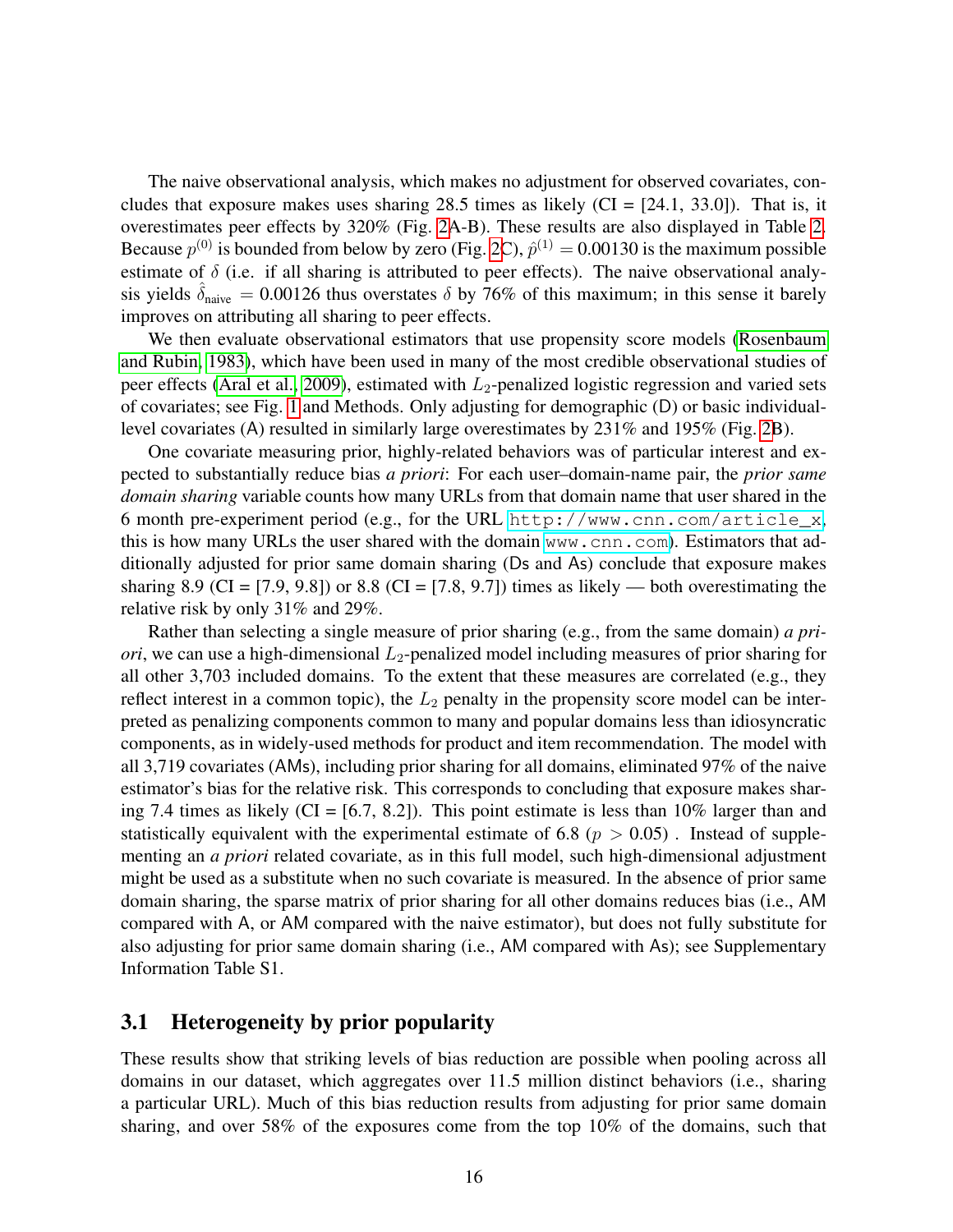the bias reduction obtained may largely be due to well-established, highly popular classes of behaviors. However, much of the peer effects literature focuses on the early stages of the spread of new behaviors [e.g., adoption of new products, opinions, or adaptive behaviors [\(Iyengar et al.,](#page-21-1) [2011;](#page-21-1) [Ugander et al., 2012;](#page-23-5) [Myers et al., 2012;](#page-22-6) [Aplin et al., 2015\)](#page-18-1)]. How much bias reduction is possible for less common or newly popular classes of behaviors? We analyze the estimates of peer effects for each of the domains with respect to how popular those domains are for the 6 months prior to the study (3,704 domains have at least one prior-sharing user in the sample). Simple subgroup analyses on groups of domains defined by quintiles of prior popularity shows that the observational estimators remain significantly biased for the least previously popular domains (Fig. [3\)](#page-16-0): For these previously unpopular domains (i.e., bottom quintile), all of the observational estimates are substantively similar, but as prior popularity increases, substantial differences among the estimates emerge. The domains that were most popular before the study are also popular during the study (Supplementary Information Section 3.3). Thus, much of bias reduction for the overall estimates (Fig. [2\)](#page-13-0) can be attributed to bias reduction for the domains with the greatest prior popularity.



<span id="page-16-0"></span>Figure 3: Estimated relative risk of sharing as a function of a domain's prior popularity. Popularity is given in terms of quintiles of the number of unique users sharing URLs from the domain. For previously unpopular domains, all of the observational analyses are similarly biased. As with the overall results in Fig. [2,](#page-13-0) estimates for URLs from domains that were popular prior to the experiment exhibit more bias reduction when adjusting for prior same domain sharing and/or prior sharing from other domains.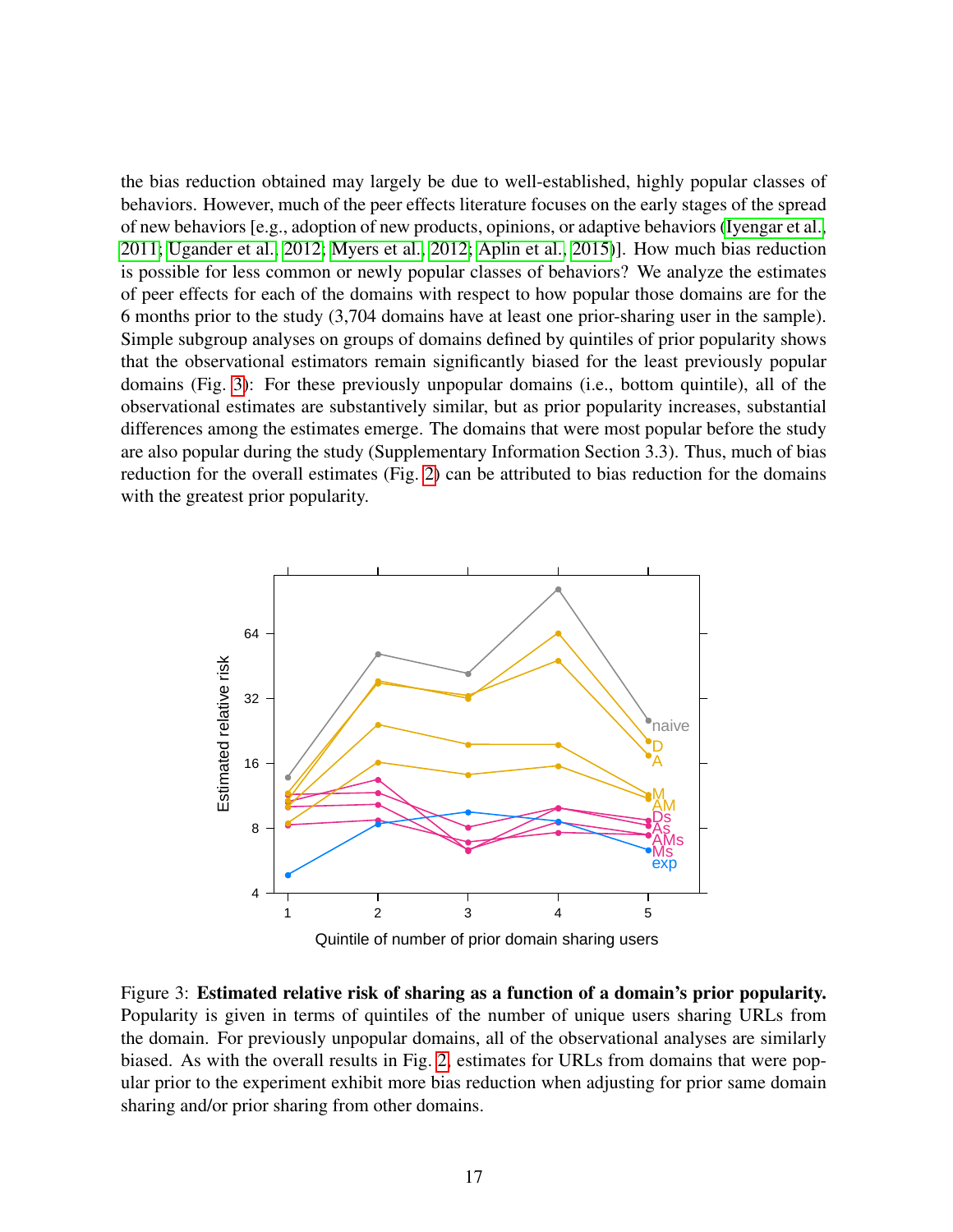# 4 Discussion

The study of peer effects, while central to the social sciences, has been limited by biases that have been difficult to quantify. Field experiments are a promising solution to these problems, but restricting scientific inquiry about peer effects to questions answerable with field experiments would severely limit research in this area [\(Christakis and Fowler, 2013\)](#page-19-8): few organizations are able to run experiments with sufficient statistical power to precisely estimate peer effects, it is often impractical to run real-world experiments, and it is not possible to run experiments to retrospectively study the contribution of peer effects to important events. We conducted the first evaluation of observational studies of peer effects to use a large field experiment as its comparison point. Treating experimental results as the "gold standard", we find substantial variation in how well observational estimators perform: analyses that only adjust for a small set of common demographic and variables suffer from nearly as much bias as unadjusted, naive estimates; but estimates adjusting for a relevant prior behavior selected *a priori* or thousands of potentially relevant behaviors are able to remove the majority of bias. We note that this bias reduction depends on the presence of meaningful variation in this prior behavior; newer classes of behavior (i.e., sharing URLs from domains not previously popular) do not exhibit this substantial bias reduction. With or without this measure selected *a priori*, high-dimensional adjustment using thousands of potentially relevant prior behaviors reduced bias.

These results show how causal inference with routinely collected data can be improved through both substantive knowledge and high-dimensional statistical learning techniques. Scientists studying peer effects can use existing knowledge to inform the selection and construction of relevant measures for adjustment. Our specific methods, granular stratification on propensity scores estimated using high-dimensional penalized regression, are directly applicable to a number of data sets where measures of prior behaviors like those used in this study are available, including online communication behaviors, purchase history data (i.e., "scanner data"), history of drug prescriptions by individual doctors [\(Iyengar et al., 2011\)](#page-21-1), or data from passive transponder tags on animals [\(Allen et al., 2013;](#page-18-7) [Aplin et al., 2015\)](#page-18-1). The success of high-dimensional adjustment here should encourage scientists to measure a larger number of prior behaviors and to employ modern statistical learning techniques with large data sets for causal inference, rather than just description and prediction [\(Varian, 2016\)](#page-23-15).

This study should not be understood as validating all observational studies of peer effects that adjust for prior behaviors. First, while this experiment includes millions of specific behaviors, they are similar to each other in important ways, and spread via the same communication platform. Other behaviors may differ in their prevalence, size of peer effects, costs of adoption, and the time-scales at which they occur. For example, the posited processes producing correlations of obesity in social networks [\(Christakis and Fowler, 2007\)](#page-19-6) occur over a long period of time and are presumably the result of peer effects in many contributing behaviors (e.g., diet, exercise). Second, evaluating observational methods requires considering how the resulting estimates are used by scientists and decision-makers. Many of the best-performing observational estimators in this study still overestimated peer effects. How problematic such bias is depends on the specific decisions made with such estimates (e.g., retaining or rejecting a theory, making a change to a marketing strategy). Qualitatively, an exposed individual being 7.4 or 8.8 times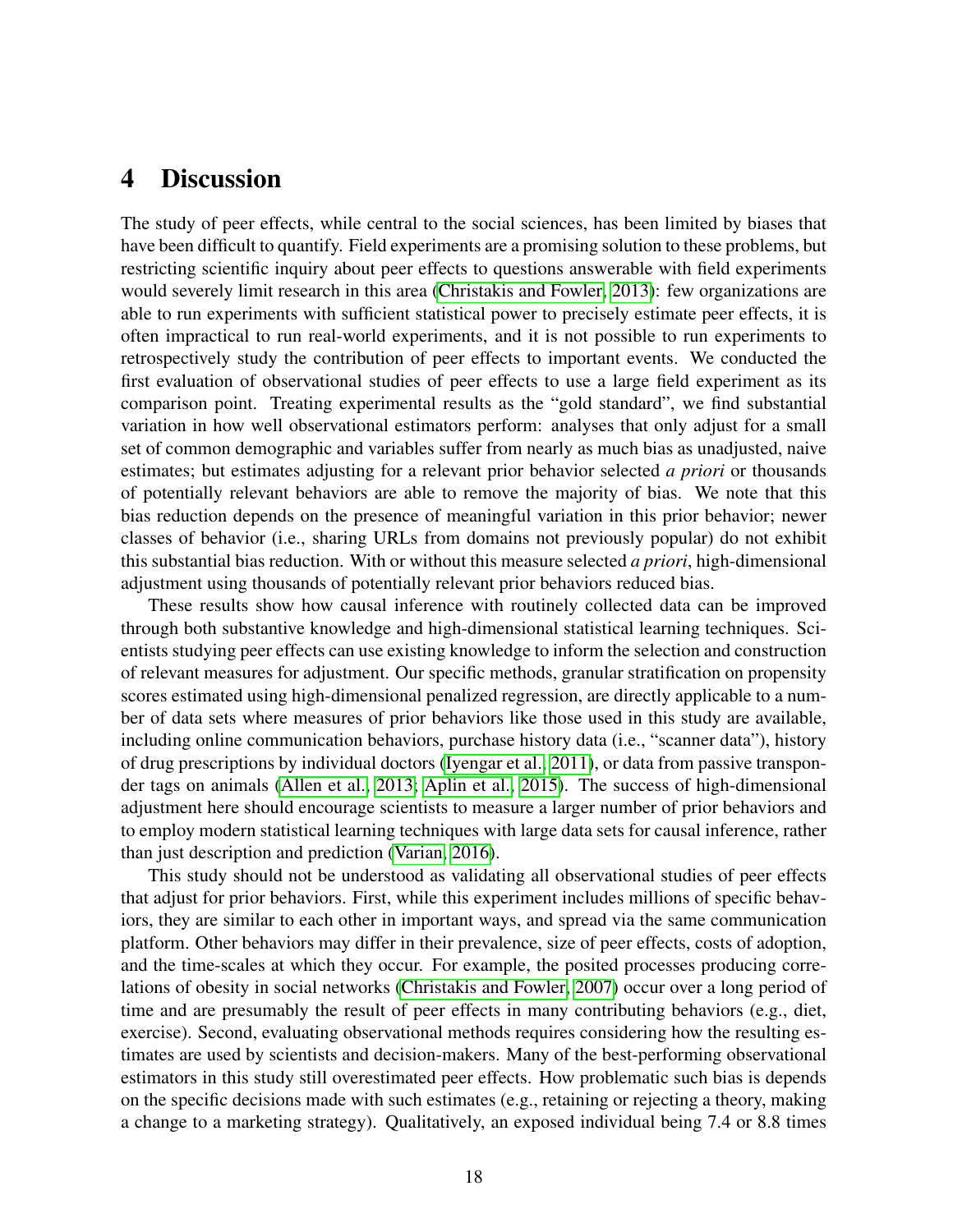as likely to perform a behavior is similar to 6.8 times as likely, but such a difference could matter for computing and comparing return on investment from, e.g., public health marketing campaigns (cf. [Lewis and Rao, 2015\)](#page-22-15).

# References

- <span id="page-18-11"></span>Allcott, H. and Gentzkow, M. (2017). Social media and fake news in the 2016 election. *Journal of Economic Perspectives*, 31(2):211–236.
- <span id="page-18-7"></span>Allen, J., Weinrich, M., Hoppitt, W., and Rendell, L. (2013). Network-based diffusion analysis reveals cultural transmission of lobtail feeding in humpback whales. *Science*, 340(6131):485–488.
- <span id="page-18-8"></span>Angrist, J. D. (2014). The perils of peer effects. *Labour Economics*, 30:98–108.
- <span id="page-18-1"></span>Aplin, L. M., Farine, D. R., Morand-Ferron, J., Cockburn, A., Thornton, A., and Sheldon, B. C. (2015). Experimentally induced innovations lead to persistent culture via conformity in wild birds. *Nature*, 518(7540):538–541.
- <span id="page-18-5"></span>Aral, S., Muchnik, L., and Sundararajan, A. (2009). Distinguishing influence-based contagion from homophily-driven diffusion in dynamic networks. *Proceedings of the National Academy of Sciences*, 106(51):21544–21549.
- <span id="page-18-3"></span>Aral, S. and Walker, D. (2011). Creating social contagion through viral product design: A randomized trial of peer influence in networks. *Management Science*, 57(9):1623–1639.
- <span id="page-18-0"></span>Asch, S. E. (1956). Studies of independence and conformity: I. A minority of one against a unanimous majority. *Psychological Monographs: General and Applied*, 70(9):1–70.
- <span id="page-18-12"></span>Athey, S., Imbens, G. W., Wager, S., et al. (2016). Efficient inference of average treatment effects in high dimensions via approximate residual balancing. https://arxiv.org/abs/1604.07125.
- <span id="page-18-4"></span>Bakshy, E., Eckles, D., Yan, R., and Rosenn, I. (2012a). Social influence in social advertising: Evidence from field experiments. In *Proceedings of the ACM conference on Electronic Commerce*. ACM.
- <span id="page-18-6"></span>Bakshy, E., Hofman, J. M., Mason, W. A., and Watts, D. J. (2011). Everyone's an influencer: Quantifying influence on Twitter. In *Proceedings of the fourth ACM international conference on Web search and data mining*, WSDM '11, pages 65–74. ACM.
- <span id="page-18-10"></span>Bakshy, E., Messing, S., and Adamic, L. A. (2015). Exposure to ideologically diverse news and opinion on Facebook. *Science*, 348(6239):1130–1132.
- <span id="page-18-9"></span>Bakshy, E., Rosenn, I., Marlow, C., and Adamic, L. (2012b). The role of social networks in information diffusion. In *Proceedings of the 21st international conference on World Wide Web*, WWW '12, pages 519–528. ACM.
- <span id="page-18-2"></span>Banerjee, A., Chandrasekhar, A. G., Duflo, E., and Jackson, M. O. (2013). The diffusion of microfinance. *Science*, 341(6144):1236498.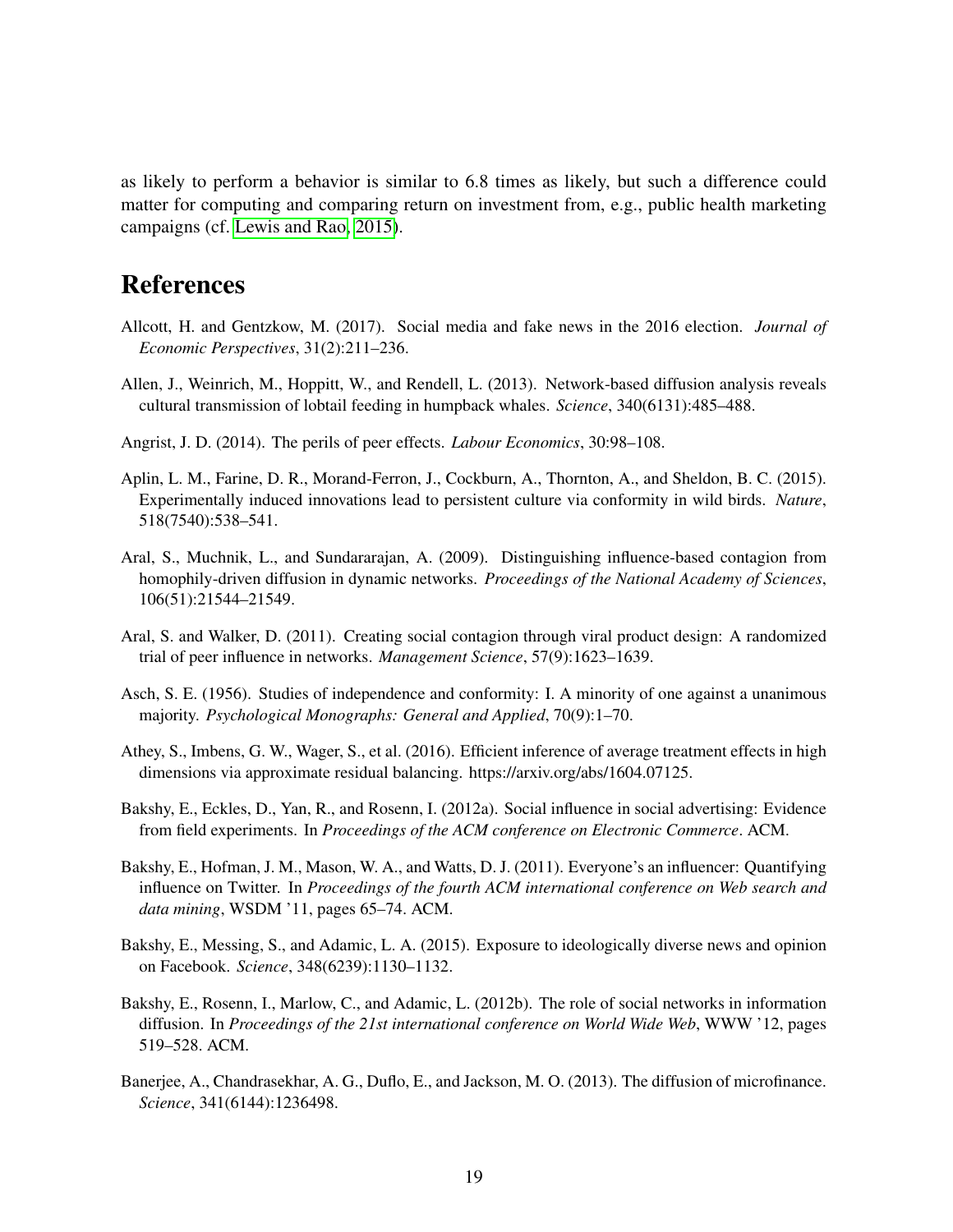- <span id="page-19-11"></span>Barberá, P., Jost, J. T., Nagler, J., Tucker, J. A., and Bonneau, R. (2015). Tweeting from left to right: Is online political communication more than an echo chamber? *Psychological Science*, 26(10):1531– 1542.
- <span id="page-19-14"></span>Belloni, A., Chernozhukov, V., and Hansen, C. (2014). Inference on treatment effects after selection among high-dimensional controls. *The Review of Economic Studies*, 81(2):608–650.
- <span id="page-19-9"></span>Berger, J. (2011). Arousal increases social transmission of information. *Psychological Science*, 22(7):891–893.
- <span id="page-19-0"></span>Blume, L. E. (1995). The statistical mechanics of best-response strategy revision. *Games and Economic Behavior*, 11(2):111–145.
- <span id="page-19-4"></span>Bond, R. M., Fariss, C. J., Jones, J. J., Kramer, A. D. I., Marlow, C., Settle, J. E., and Fowler, J. H. (2012). A 61-million-person experiment in social influence and political mobilization. *Nature*, 489(7415):295–298.
- <span id="page-19-5"></span>Cai, J., De Janvry, A., and Sadoulet, E. (2015). Social networks and the decision to insure. *American Economic Journal: Applied Economics*, 7(2):81–108.
- <span id="page-19-7"></span>Card, D. and Giuliano, L. (2013). Peer effects and multiple equilibria in the risky behavior of friends. *The Review of Economics and Statistics*, 95(4):1130–1149.
- <span id="page-19-2"></span>Carrell, S. E., Fullerton, R. L., and West, J. E. (2009). Does your cohort matter? Measuring peer effects in college achievement. *Journal of Labor Economics*, 27(3):439–464.
- <span id="page-19-3"></span>Centola, D. (2010). The spread of behavior in an online social network experiment. *Science*, 329(5996):1194–1197.
- <span id="page-19-1"></span>Centola, D. and Macy, M. (2007). Complex contagions and the weakness of long ties. *American Journal of Sociology*, 113:702–734.
- <span id="page-19-10"></span>Cheng, J., Adamic, L., Dow, P. A., Kleinberg, J. M., and Leskovec, J. (2014). Can cascades be predicted? In *Proceedings of the 23rd international conference on World wide web*, pages 925–936. ACM.
- <span id="page-19-15"></span>Chernozhukov, V., Chetverikov, D., Demirer, M., Duflo, E., Hansen, C., et al. (2016). Double machine learning for treatment and causal parameters. https://arxiv.org/abs/1608.00060.
- <span id="page-19-6"></span>Christakis, N. A. and Fowler, J. H. (2007). The spread of obesity in a large social network over 32 years. *N Engl J Med*, 357(4):370–379.
- <span id="page-19-8"></span>Christakis, N. A. and Fowler, J. H. (2013). Social contagion theory: Examining dynamic social networks and human behavior. *Statistics in Medicine*, 32(4):556–577.
- <span id="page-19-12"></span>Cohen-Cole, E. and Fletcher, J. M. (2008). Detecting implausible social network effects in acne, height, and headaches: Longitudinal analysis. *BMJ*, 337(2):2533–2533.
- <span id="page-19-13"></span>Cook, T. D., Shadish, W. R., and Wong, V. C. (2008). Three conditions under which experiments and observational studies produce comparable causal estimates: New findings from withinstudy comparisons. *Journal of Policy Analysis and Management*, 27(4):724–750.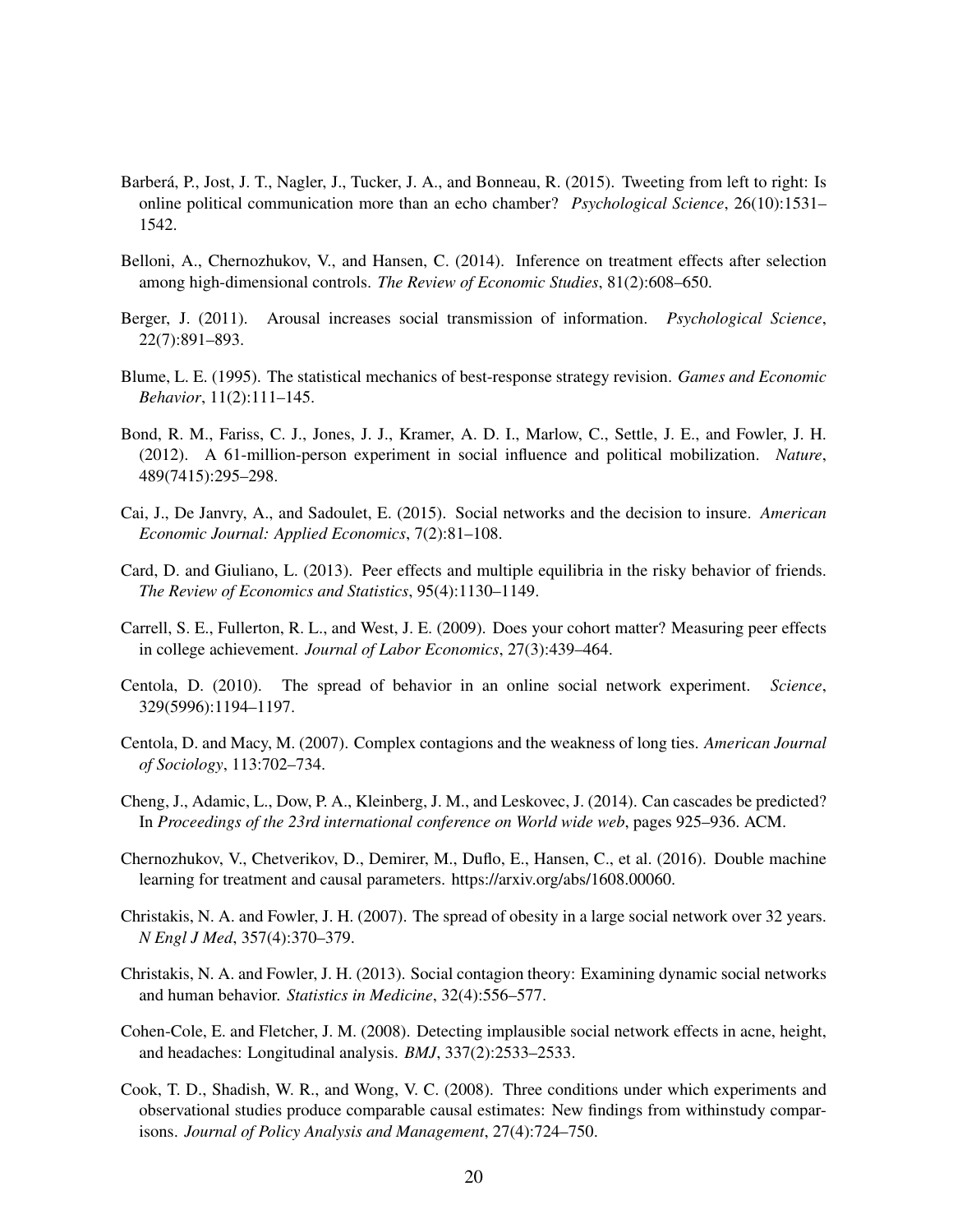- <span id="page-20-13"></span>Dehejia, R. (2005). Practical propensity score matching: A reply to Smith and Todd. *Journal of Econometrics*, 125(1):355–364.
- <span id="page-20-5"></span>Dehejia, R. H. and Wahba, S. (1999). Causal effects in nonexperimental studies: Reevaluating the evaluation of training programs. *Journal of the American Statistical Association*, 94(448):1053–1062.
- <span id="page-20-6"></span>Dehejia, R. H. and Wahba, S. (2002). Propensity score-matching methods for nonexperimental causal studies. *Review of Economics and Statistics*, 84(1):151–161.
- <span id="page-20-14"></span>Diamond, A. and Sekhon, J. S. (2013). Genetic matching for estimating causal effects: A general multivariate matching method for achieving balance in observational studies. *Review of Economics and Statistics*, 95(3):932–945.
- <span id="page-20-9"></span>Diaz, J. J. and Handa, S. (2006). An assessment of propensity score matching as a nonexperimental impact estimator: Evidence from mexico's PROGRESA program. *Journal of Human Resources*, 41(2):319–345.
- <span id="page-20-10"></span>Ding, P. and Miratrix, L. W. (2015). To adjust or not to adjust? Sensitivity analysis of M-bias and butterfly-bias. *Journal of Causal Inference*, 3(1):41–57.
- <span id="page-20-2"></span>Eckles, D., Kizilcec, R. F., and Bakshy, E. (2016). Estimating peer effects in networks with peer encouragement designs. *Proceedings of the National Academy of Sciences*, 113(27):7316–7322.
- <span id="page-20-1"></span>Firth, J. A., Sheldon, B. C., and Farine, D. R. (2016). Pathways of information transmission among wild songbirds follow experimentally imposed changes in social foraging structure. *Biology Letters*, 12(6):20160144.
- <span id="page-20-7"></span>Flaxman, S., Goel, S., and Rao, J. M. (2016). Filter bubbles, echo chambers, and online news consumption. *Public Opinion Quarterly*, 80(1):298–320.
- <span id="page-20-4"></span>Fortin, B. and Yazbeck, M. (2015). Peer effects, fast food consumption and adolescent weight gain. *Journal of Health Economics*, 42:125–138.
- <span id="page-20-3"></span>Friggeri, A., Adamic, L., Eckles, D., and Cheng, J. (2014). Rumor cascades. *Proceedings of the 8th International AAAI Conference on Weblogs and Social Media (ICWSM)*.
- <span id="page-20-11"></span>Glazerman, S., Levy, D. M., and Myers, D. (2003). Nonexperimental versus experimental estimates of earnings impacts. *The Annals of the American Academy of Political and Social Science*, 589(1):63–93.
- <span id="page-20-8"></span>Goel, S., Anderson, A., Hofman, J., and Watts, D. J. (2015). The structural virality of online diffusion. *Management Science*, 62(1):180–196.
- <span id="page-20-12"></span>Goto, J., Aida, T., Aoyagi, K., and Sawada, Y. (2011). Incentives and social preferences in a traditional labor contract: Evidence from rice planting experiments in the Philippines. *Journal of Behavioral Economics and Finance*, 4:94–96.
- <span id="page-20-0"></span>Granovetter, M. (1978). Threshold models of collective behavior. *American Journal of Sociology*, 83(6):1420–1443.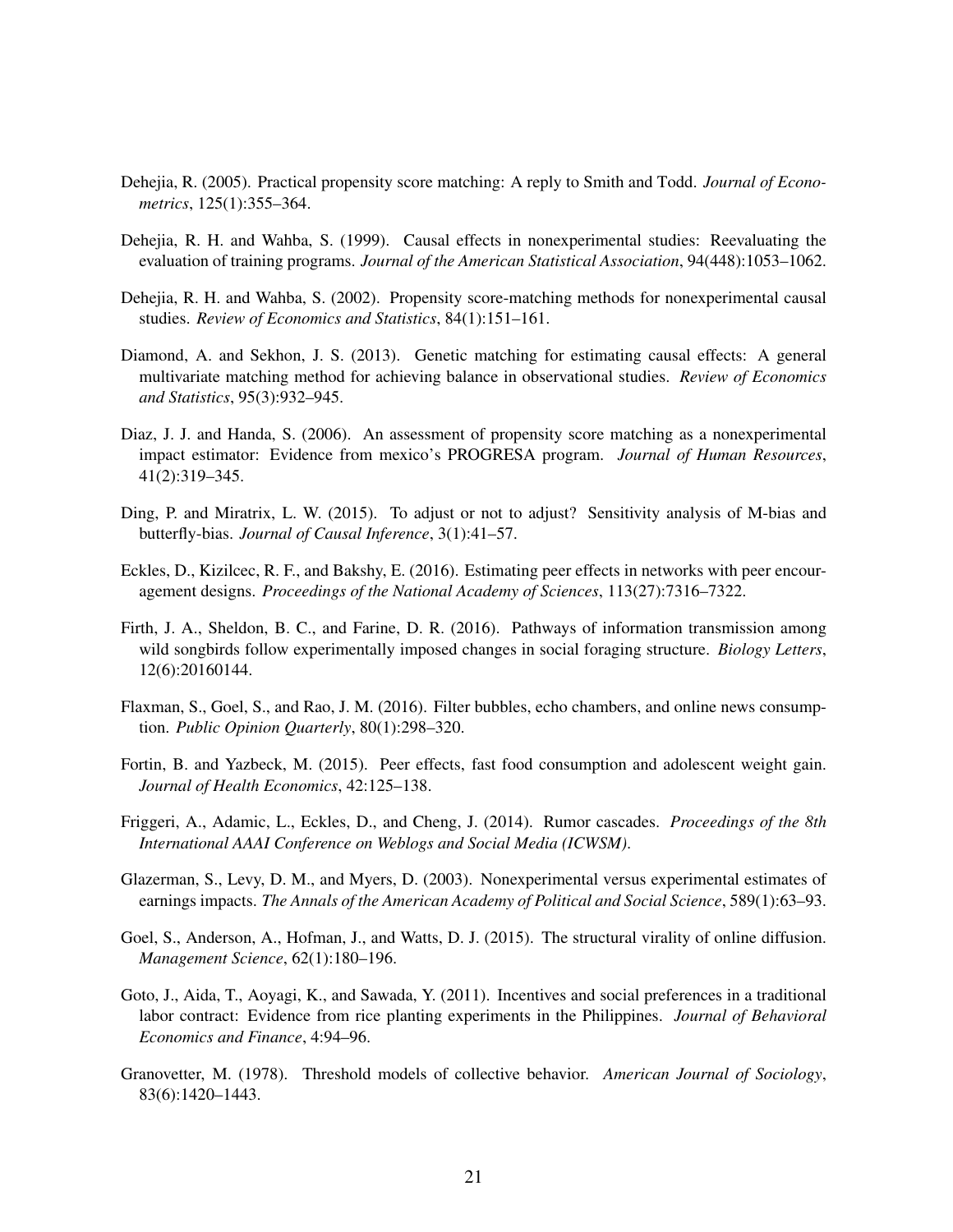- <span id="page-21-9"></span>Guryan, J., Kroft, K., and Notowidigdo, M. J. (2009). Peer effects in the workplace: Evidence from random groupings in professional golf tournaments. *American Economic Journal: Applied Economics*, 1(4):34–68.
- <span id="page-21-12"></span>Hahn, J. (1998). On the role of the propensity score in efficient semiparametric estimation of average treatment effects. *Econometrica*, 66(2):315–331.
- <span id="page-21-14"></span>Hastie, T., Tibshirani, R., and Friedman, J. (2008). *The Elements of Statistical Learning: Data Mining, Inference, and Prediction*. Springer, 2 edition.
- <span id="page-21-4"></span>Heckman, J. J., Ichimura, H., and Todd, P. E. (1997). Matching as an econometric evaluation estimator: Evidence from evaluating a job training programme. *The Review of Economic Studies*, 64(4):605 –654.
- <span id="page-21-8"></span>Heinsman, D. T. and Shadish, W. R. (1996). Assignment methods in experimentation: When do nonrandomized experiments approximate answers from randomized experiments? *Psychological Methods*, 1(2):154–169.
- <span id="page-21-6"></span>Hemkens, L. G., Contopoulos-Ioannidis, D. G., and Ioannidis, J. P. (2016). Agreement of treatment effects for mortality from routinely collected data and subsequent randomized trials: Metaepidemiological survey. *BMJ*, 352:i493.
- <span id="page-21-0"></span>Herbst, D. and Mas, A. (2015). Peer effects on worker output in the laboratory generalize to the field. *Science*, 350(6260):545–549.
- <span id="page-21-7"></span>Hill, J. (2008). Comment. *Journal of the American Statistical Association*, 103(484):1346–1350.
- <span id="page-21-2"></span>Hill, J. L., Reiter, J. P., and Zanutto, E. L. (2004). A comparison of experimental and observational data analyses. *Applied Bayesian modeling and causal inference from incomplete-data perspectives: An essential journey with Donald Rubin's statistical family*, pages 49–60.
- <span id="page-21-13"></span>Hirano, K., Imbens, G. W., and Ridder, G. (2003). Efficient estimation of average treatment effects using the estimated propensity score. *Econometrica*, 71(4):1161–1189.
- <span id="page-21-5"></span>Imai, K. and van Dyk, D. A. (2004). Causal inference with general treatment regimes: Generalizing the propensity score. *Journal of the American Statistical Association*, 99(467):854–866.
- <span id="page-21-10"></span>Imbens, G. W. (2004). Nonparametric estimation of average treatment effects under exogeneity: A review. *Review of Economics and Statistics*, 86(1):4–29.
- <span id="page-21-1"></span>Iyengar, R., Van den Bulte, C., and Valente, T. W. (2011). Opinion leadership and social contagion in new product diffusion. *Marketing Science*, 30(2):195–212.
- <span id="page-21-3"></span>Katz, E. and Lazarsfeld, P. F. (1955). *Personal Influence: The Part Played by People in the Flow of Mass Communications*. Free Press, New York.
- <span id="page-21-11"></span>King, G. and Nielsen, R. (2015). Why propensity scores should not be used for matching. Working paper.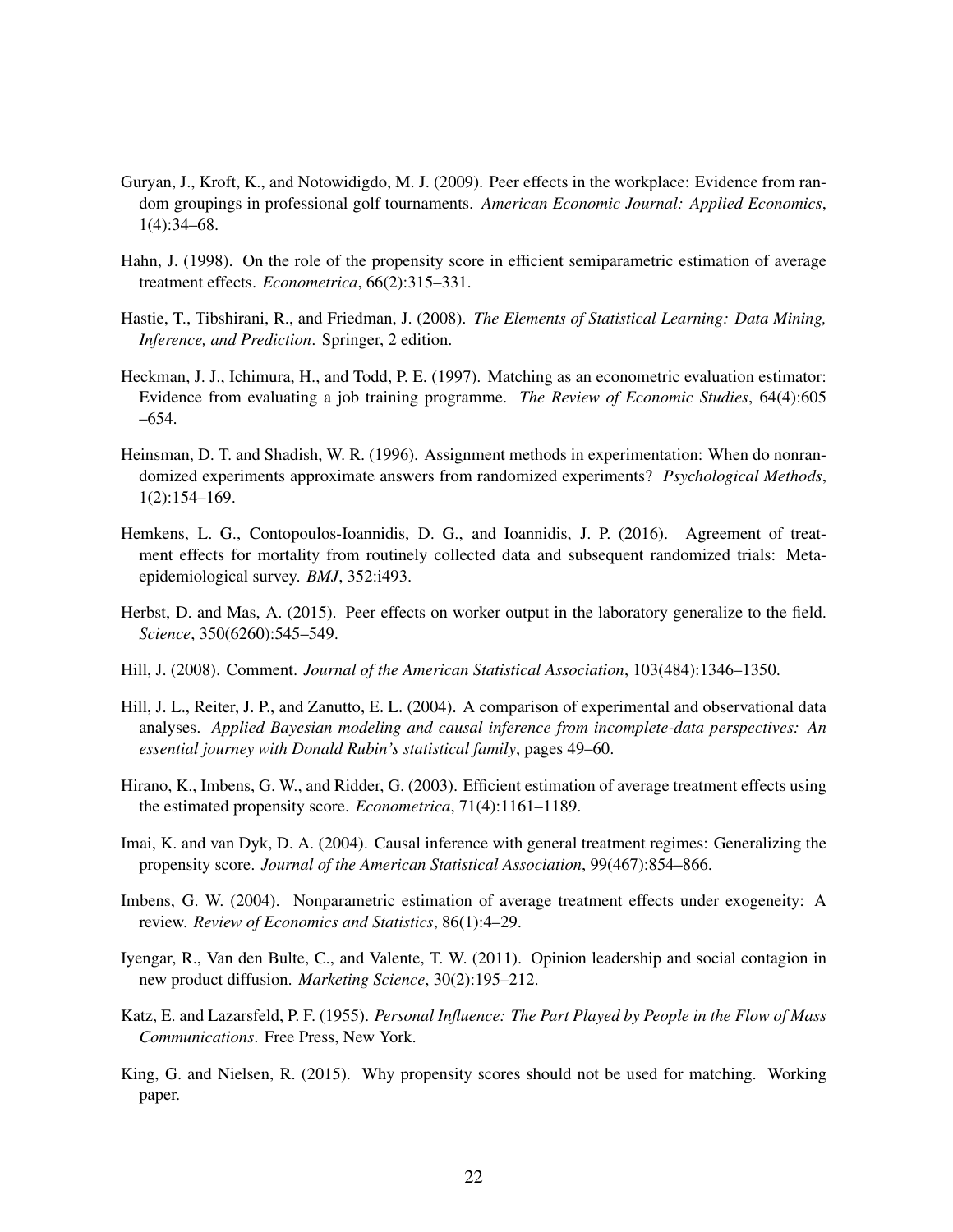- <span id="page-22-5"></span>LaLonde, R. J. (1986). Evaluating the econometric evaluations of training programs with experimental data. *The American Economic Review*, 76(4):604–620.
- <span id="page-22-15"></span>Lewis, R. A. and Rao, J. M. (2015). The unfavorable economics of measuring the returns to advertising. *The Quarterly Journal of Economics*, 130(4):1941–1973.
- <span id="page-22-9"></span>Long, Q., Little, R. J., and Lin, X. (2008). Causal inference in hybrid intervention trials involving treatment choice. *Journal of the American Statistical Association*, 103(482):474–484.
- <span id="page-22-2"></span>Lyle, D. S. (2007). Estimating and interpreting peer and role model effects from randomly assigned social groups at West Point. *The Review of Economics and Statistics*, 89(2):289–299.
- <span id="page-22-4"></span>Manski, C. F. (1993). Identification of endogenous social effects: The reflection problem. *The Review of Economic Studies*, 60(3):531 –542.
- <span id="page-22-0"></span>Manski, C. F. (2000). Economic analysis of social interactions. *The Journal of Economic Perspectives*, 14(3):115–136.
- <span id="page-22-3"></span>McPherson, M., Smith-Lovin, L., and Cook, J. M. (2001). Birds of a feather: Homophily in social networks. *Annual Review of Sociology*, 27:415–444.
- <span id="page-22-7"></span>Michalopoulos, C., Bloom, H. S., and Hill, C. J. (2004). Can propensity-score methods match the findings from a random assignment evaluation of mandatory welfare-to-work programs? *Review of Economics and Statistics*, 86(1):156–179.
- <span id="page-22-1"></span>Montanari, A. and Saberi, A. (2010). The spread of innovations in social networks. *Proceedings of the National Academy of Sciences*, 107(47):20196 –20201.
- <span id="page-22-12"></span>Morgan, S. L. and Harding, D. J. (2006). Matching estimators of causal effects: Prospects and pitfalls in theory and practice. *Sociological Methods & Research*, 35(1):3–60.
- <span id="page-22-6"></span>Myers, S. A., Zhu, C., and Leskovec, J. (2012). Information diffusion and external influence in networks. In *Proceedings of the 18th ACM SIGKDD international conference on Knowledge discovery and data mining*, pages 33–41. ACM.
- <span id="page-22-14"></span>Owen, A. B. and Eckles, D. (2012). Bootstrapping data arrays of arbitrary order. *The Annals of Applied Statistics*, 6(3):895–927.
- <span id="page-22-8"></span>Pohl, S., Steiner, P. M., Eisermann, J., Soellner, R., and Cook, T. D. (2009). Unbiased causal inference from an observational study: Results of a within-study comparison. *Educational Evaluation and Policy Analysis*, 31(4):463–479.
- <span id="page-22-13"></span>Robins, J. M. and Rotnitzky, A. (1995). Semiparametric efficiency in multivariate regression models with missing data. *Journal of the American Statistical Association*, 90(429):122–129.
- <span id="page-22-10"></span>Rosenbaum, P. and Rubin, D. B. (1983). The central role of the propensity score in observational studies for causal effects. *Biometrika*, 70(1):41 –55.
- <span id="page-22-11"></span>Rosenbaum, P. R. and Rubin, D. B. (1984). Reducing bias in observational studies using subclassification on the propensity score. *Journal of the American Statistical Association*, 79(387):516–524.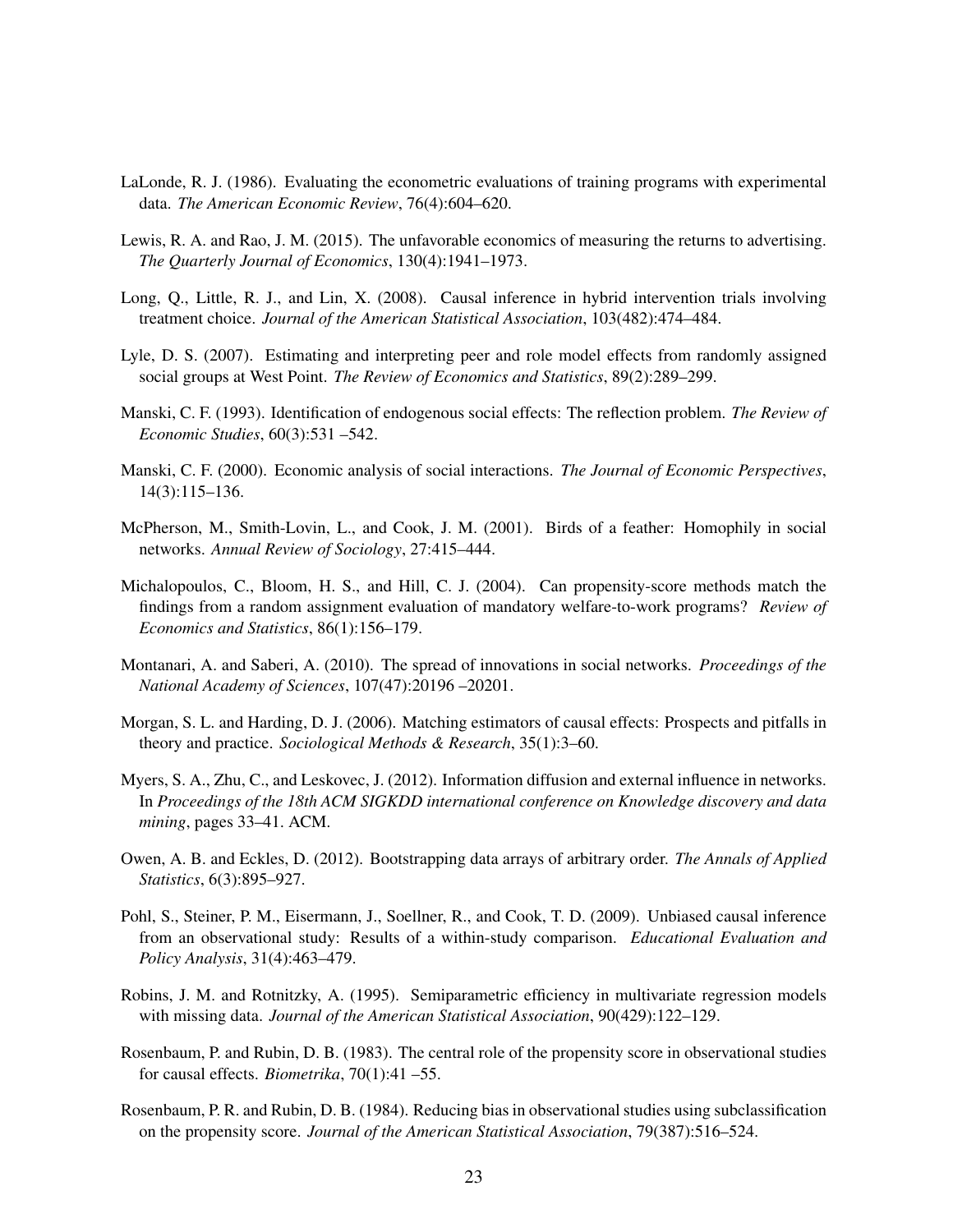- <span id="page-23-14"></span>Rubin, D. B. (1997). Estimating causal effects from large data sets using propensity scores. *Annals of Internal Medicine*, 127(8 Part 2):757–763.
- <span id="page-23-2"></span>Sacerdote, B. (2001). Peer effects with random assignment: Results for Dartmouth roommates. *Quarterly Journal of Economics*, 116(2):681–704.
- <span id="page-23-4"></span>Salganik, M. J., Dodds, P. S., and Watts, D. J. (2006). Experimental study of inequality and unpredictability in an artificial cultural market. *Science*, 311(5762):854–856.
- <span id="page-23-11"></span>Schuemie, M. J., Ryan, P. B., DuMouchel, W., Suchard, M. A., and Madigan, D. (2014). Interpreting observational studies: Why empirical calibration is needed to correct p-values. *Statistics in Medicine*, 33(2):209–218.
- <span id="page-23-9"></span>Shadish, W. R., Clark, H. H., and Steiner, P. M. (2008). Can nonrandomized experiments yield accurate answers? A randomized experiment comparing random and nonrandom assignments. *Journal of the American Statistical Association*, 103(484):1334–1344.
- <span id="page-23-6"></span>Shalizi, C. R. and Thomas, A. C. (2011). Homophily and contagion are generically confounded in observational social network studies. *Sociological Methods & Research*, 40(2):211–239.
- <span id="page-23-0"></span>Sherif, M. (1936). *The Psychology of Social Norms*. Harper, New York.
- <span id="page-23-12"></span>Smith, J. A. and Todd, P. E. (2005). Does matching overcome LaLonde's critique of nonexperimental estimators? *Journal of Econometrics*, 125(1):305–353.
- <span id="page-23-10"></span>Steiner, P. M., Cook, T. D., Li, W., and Clark, M. (2015). Bias reduction in quasi-experiments with little selection theory but many covariates. *Journal of Research on Educational Effectiveness*, 8(4):552– 576.
- <span id="page-23-13"></span>Steiner, P. M., Cook, T. D., Shadish, W. R., and Clark, M. H. (2010). The importance of covariate selection in controlling for selection bias in observational studies. *Psychological Methods*, 15(3):250.
- <span id="page-23-8"></span>Thomas, A. C. (2013). The social contagion hypothesis: comment on 'Social contagion theory: Examining dynamic social networks and human behavior'. *Statistics in Medicine*, 32(4):581–590.
- <span id="page-23-5"></span>Ugander, J., Backstrom, L., Marlow, C., and Kleinberg, J. (2012). Structural diversity in social contagion. *Proceedings of the National Academy of Sciences*, 109(16):5962–5966.
- <span id="page-23-3"></span>van de Waal, E., Borgeaud, C., and Whiten, A. (2013). Potent social learning and conformity shape a wild primate's foraging decisions. *Science*, 340(6131):483–485.
- <span id="page-23-7"></span>VanderWeele, T. J. (2011). Sensitivity analysis for contagion effects in social networks. *Sociological Methods & Research*, 40(2):240–255.
- <span id="page-23-15"></span>Varian, H. R. (2016). Causal inference in economics and marketing. *Proceedings of the National Academy of Sciences*, 113(27):7310–7315.
- <span id="page-23-1"></span>Whiten, A., Horner, V., and De Waal, F. B. (2005). Conformity to cultural norms of tool use in chimpanzees. *Nature*, 437(7059):737–740.